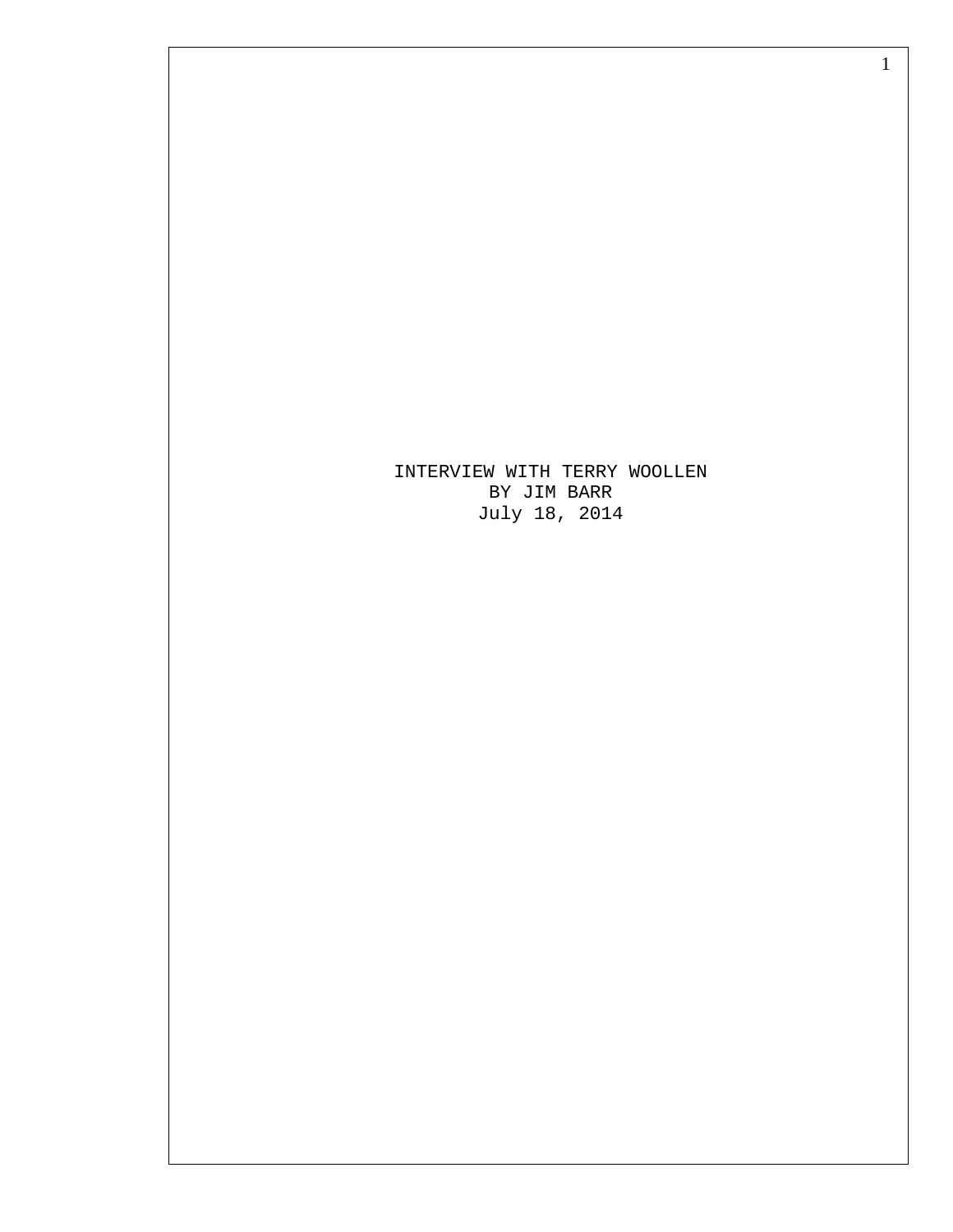1 MR. BARR: This is Jim Barr. It's July  $18^{th}$ . I'm 2 north of Alma with Terry Woolen and visiting about the NRD's 3 history and evolution. Terry, would you be willing to just 4 go over a little of your own history just to kind of know 5 who you are and that sort of thing? 6 MR. WOOLLEN: Well, I was born in Harlan County or 7 | raised in Harlan County, born Holdredge, Nebraska, on a 8 farm. High school at Wilcox High School and then on to UNL 9 for college, and during time of Vietnam. I don't know if 10 you experienced, others probably did, that I had to take a 11 test to stay in college, I think my junior year, because 12 everybody was flocking to college to avoid the draft. And 13 then I joined the Navy, went through OCS, was a naval 14 officer for a little -- just about two years is all, because 15 of the slowdown in Vietnam. I was over there at the time, 16 and they released a bunch of officers and I was one of the 17 fortunate ones that came home in September of '71. We 18 looked for a farm at that point and found this farm north of 19 Alma at a little less price than where I grew up in the 20 Wilcox area. It wasn't developed, and so we did find water 21 and were able to develop for irrigation. And we moved here 22 in March of '72, so we've been here since then. And which, 23 coincidentally, is probably the year, basically, that NRDs  $24$  started. And we had a good friend that was in the NRCS  $25$  | office down here that helped us a great deal, a distant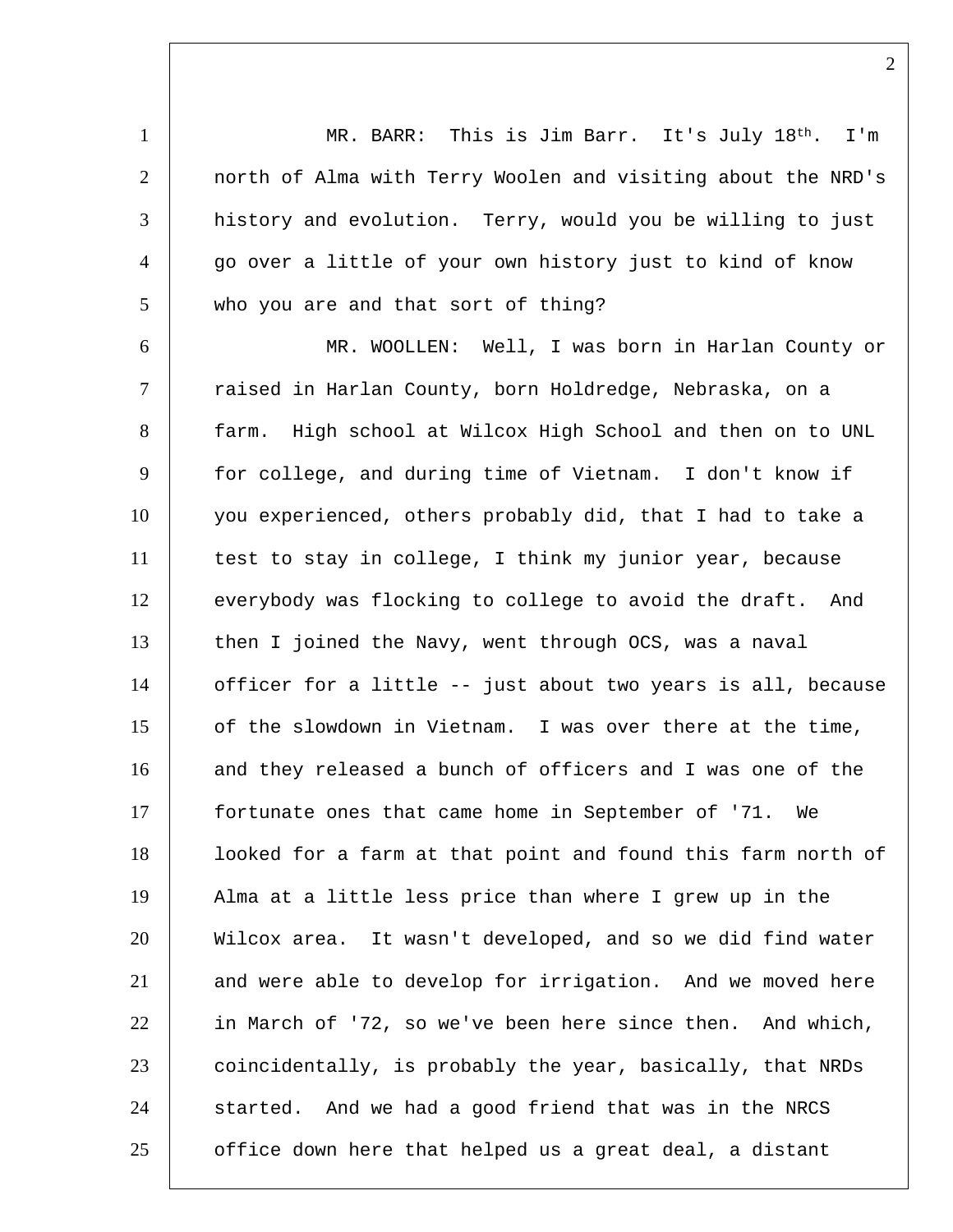1 | relative, and he was involved, of course, in the NRD 2 movement. I wasn't particularly enthralled with it because 3 of the conservation district that he was very active in 4 prior to that. So, it stepped on some toes initially. And 5 we've raised a family of four children here and continue to 6 live in the same house. It was built in 1906, and we're 7 only the second family to occupy this farm. The original 8 | owners or family that owned it sold it to us in 1972. I 9 think that's a little bit about me. 10 MR. BARR: What sort of a farming operation do you 11 have? 12 MR. WOOLLEN: We're corn, soybeans, wheat. We're 13 expanding a little bit on dryland acres to some peas. And 14 occasionally, we'll raise some oats. I need to harvest some 15 in the next few days. And the peas, hopefully, we'll get to 16 | sample them today. We used to have a cow/calf operation. I 17 just sold that about a year and a half ago. And my son 18 Tents the pasture. One of our sons does farm nearby. The 19 other is a lawyer in New York City and the other is a doctor 20 in Denison, Iowa. And then our daughter is here. She's the 21 musician of the family, and she keeps mom and dad healthy, 22 wealthy and wise. 23 MR. BARR: Thank you. What sort -- you briefly 24 mentioned a little about your experience or your 25 understanding of the NRDs. Did you have any history with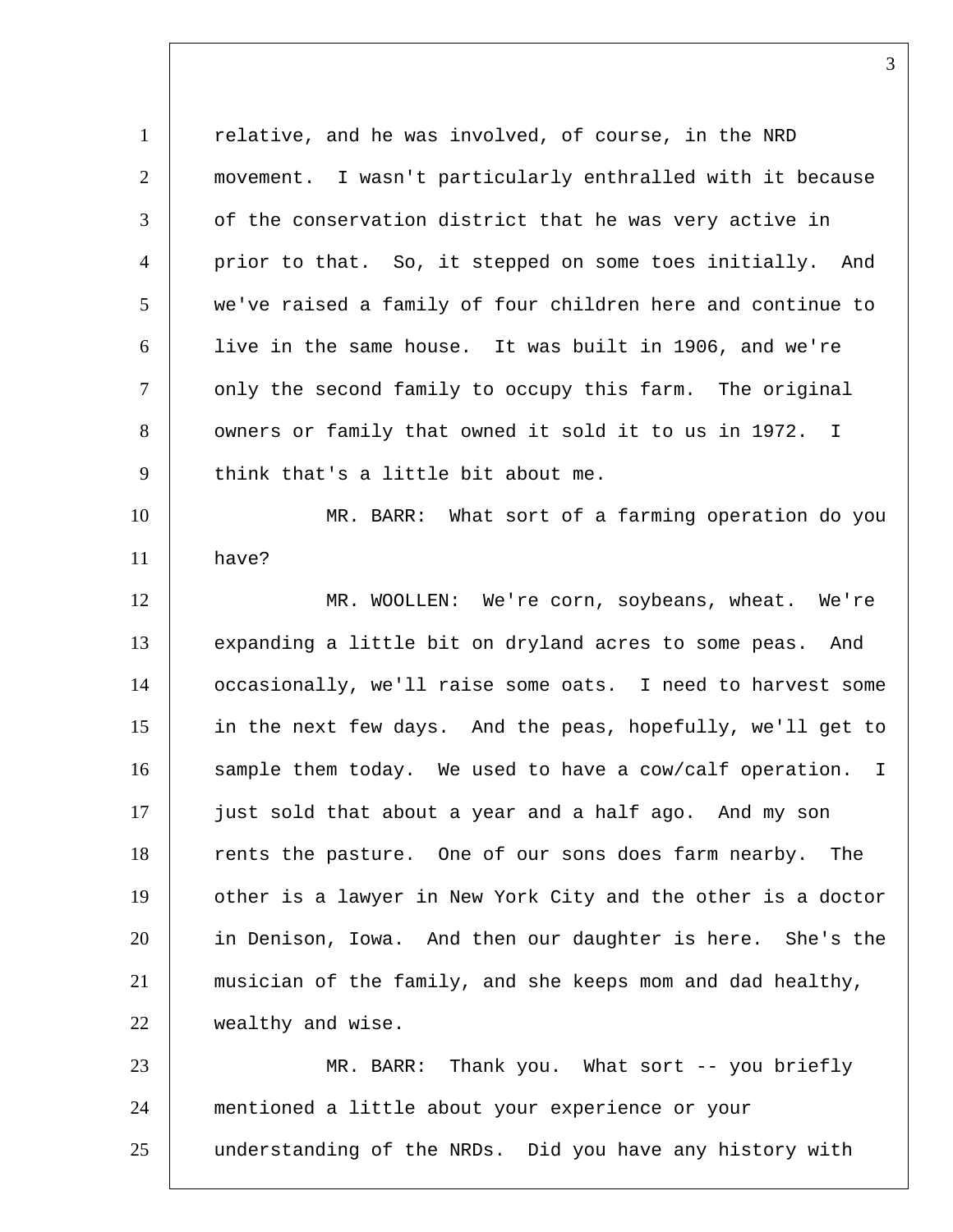1 either the preceding Soil and Water Conservation District, 2 and then as it evolved into the NRDs, what sort of 3 involvement, if any, did you have? 4 MR. WOOLLEN: I really didn't, because, you know, 5 I just came in at the tail end of the Soil and Water 6 Conservation District, but the local district 7 conservationist, like I say, we were well acquainted with. 8 And he did a lot of work for us in the conservation aspect 9 on our farm. So, I was closely linked to him and the 10 NRCS -- I guess it wasn't called that at that time. 11 MR. BARR: Probably Soil Conservation Service at 12 | that point. 13 MR. WOOLLEN: Yeah. So, I had a connection there, 14 and, you know, I started observing the Natural Resource 15 District. I was acquainted -- got acquainted with Ron at 16 that time. We attended church together. And so, I had some 17 interest just because of his involvement. And then, in, oh, 18 it must have been '82 is when I got on the board. So, about 19 that time period, they put in a road structure that I 20 thought was somewhat unnecessary, just because I had a dam 21 above it and I didn't think there was that much need for it. 22 But that kind of triggered my interest, plus conservation 23 was an interest of mine from the work I'd done, tree 24 planting and things of that sort. So, I ran for the first 25 time in 1982, and it was an at-large position over the whole

 $\Delta$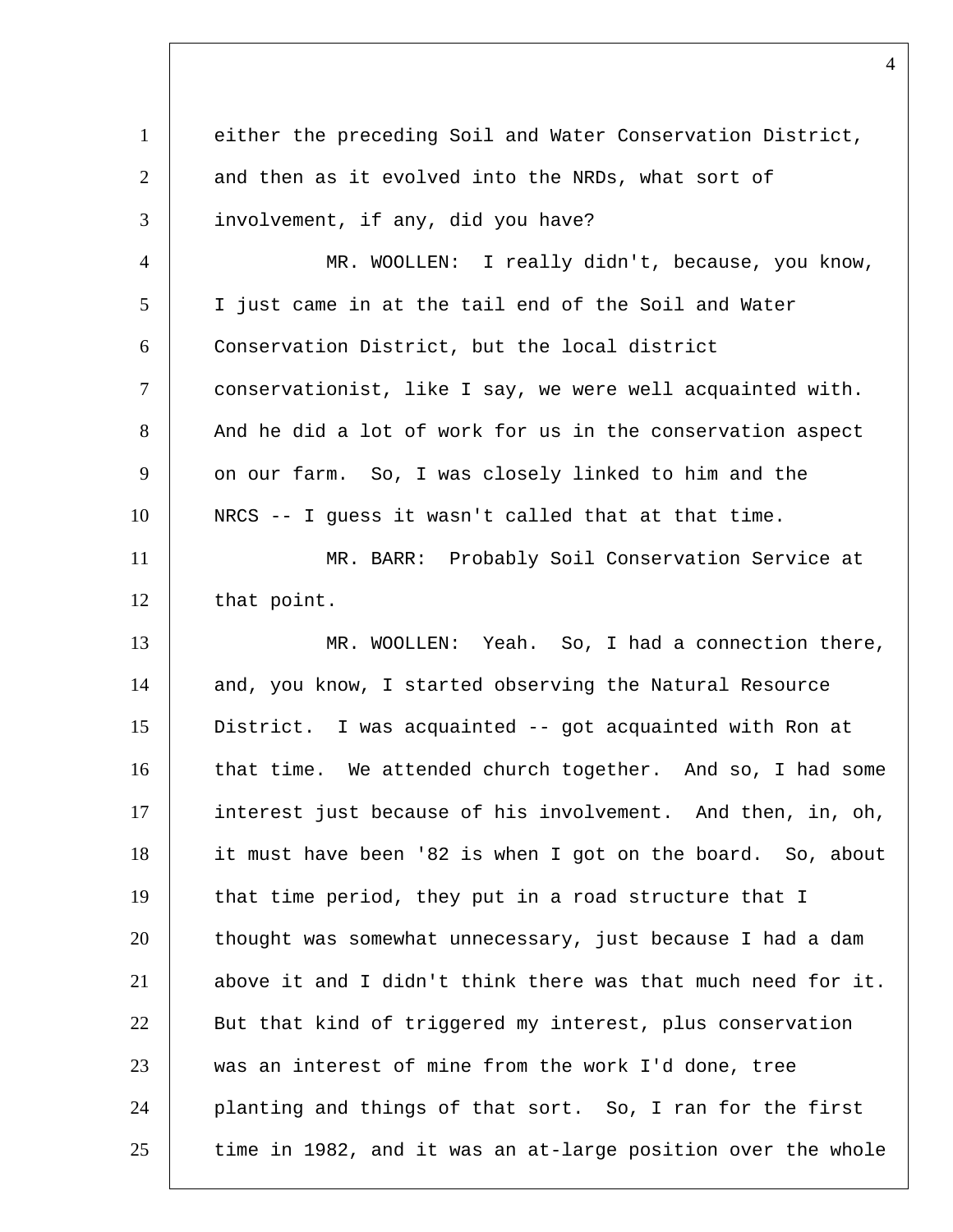district. And it was against a banker in Superior, Nebraska. So, it was, you know, each end of the district or somewhat each end of the district that we ran against each other. And I was elected at that time and served for 20 5 years after that. MR. BARR: What sort of activities was the NRD doing when you came on the board and the sort of things you were involved in? 9 MR. WOOLLEN: As I mentioned, the road structures, the bigger projects that a county or somebody wasn't able to do. Of course, tree planting was a big part of it at that 12 time, and we did our own tree planting at that time. I was involved early on with some reseeding of pasture land. Actually, Ron drove the tractor and reseeded some of it for me as we were experimenting with that. And that has been 16 | something that I still enjoy seeing, all those grasses back 17 where they originally were. **Other activities, as I recall more cooperation** 19 | with NRCS and other entities to get things done. 20 Occasionally, we would have flooding problems along the 21 Tiver, and of course, everybody's upset when it floods and 22 the water comes out. And so, we got involved in issues like 23 that. That's most of it. The nitrate level, especially in the eastern part of the district became a concern. And monitoring wells and things of that sort were installed so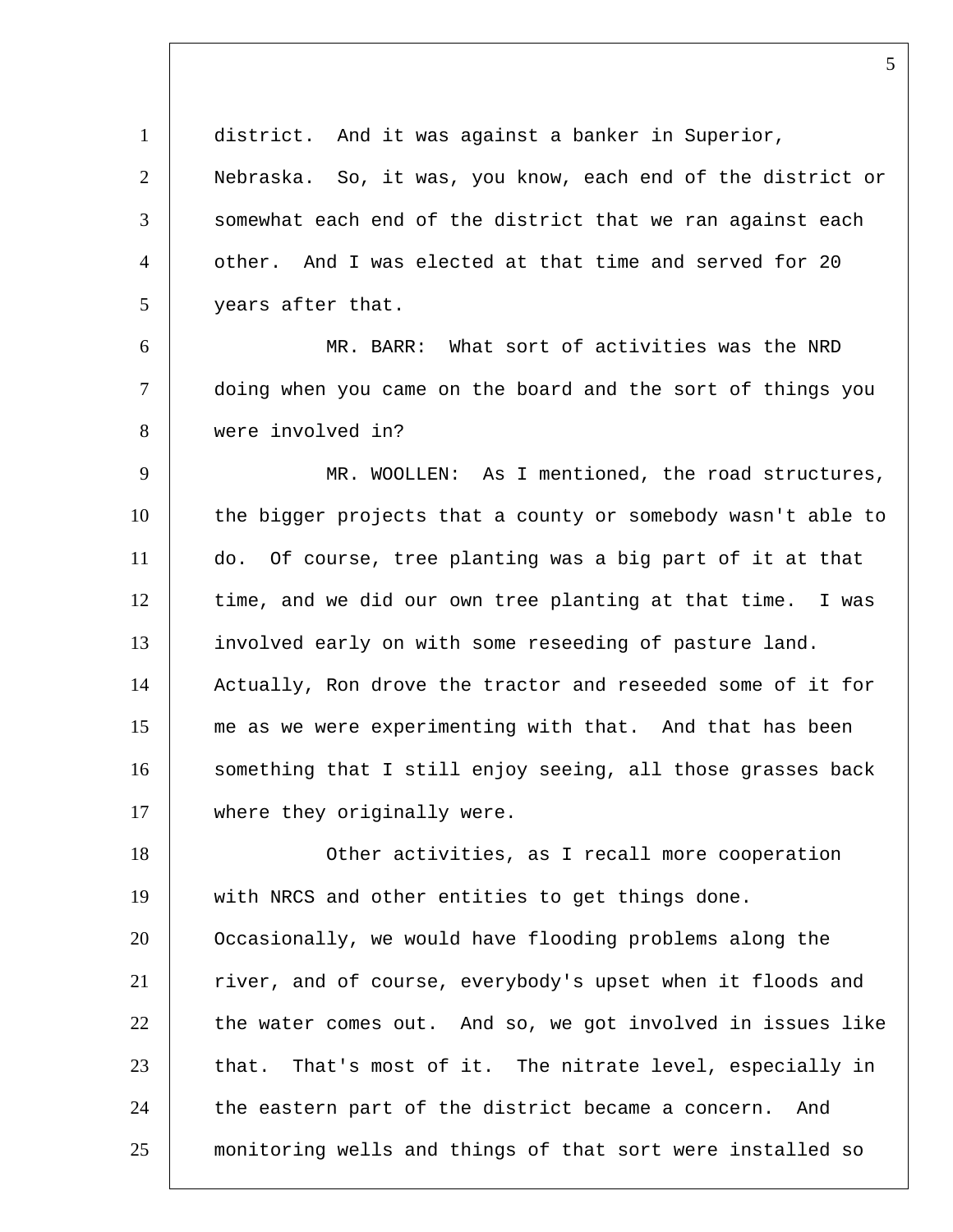1 we could keep an eye on that. And then, it -- you know, this is '82. In the '80s, we started to see some concerns 3 | about the water supply, too. And particular areas where water levels were decreasing and so we started to do some investigating in those areas, too. So, it was really a broad mix of things. And then, I think as probably Ron maybe could better tell you, but end of '80s, we had a dry period into a '90-'91, in that area. That's when things kind of come to a head with the Kansas situation. MR. BARR: Would you like to kind of, as much detail as you'd like to, recount your experiences with that general issue from the NRD's standpoint and from the 13 region's standpoint? MR. WOOLLEN: Well, I had been involved in a hot topic just a few years before that, I think sometime in the middle '80s, the low-level nuclear waste issue. And I 17 | served as a representative of the NRDs on the Citizens 18 | Action Committee, I think it was called. And of course, 19 | that went nowhere, and we did a lot of the thought process. I was amazed on how little the engineers and the people that were trying to put something together understood the weather 22 and tornado activity, et cetera, of Nebraska, and how they 23 wanted to build something. And my involvement there was -- or interest was "not in my backyard" type thing, because it was a willing seller, as far as how they were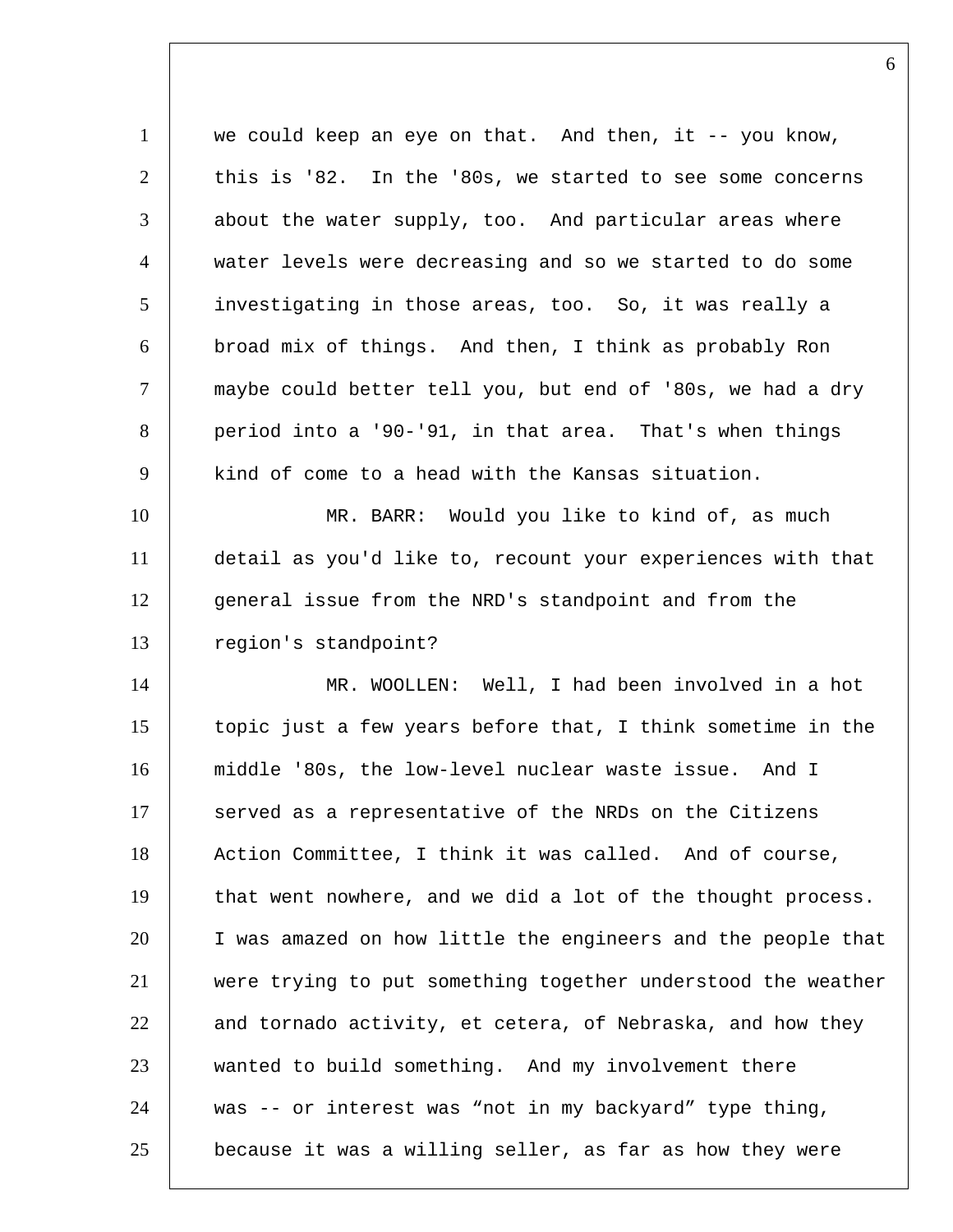1 going to find the site, and there was a willing seller just  $2$  south of the lake down here in Harlan County. So, I had 3 interest there. And my viewpoint was, why not put it right 4 next to nuclear station and keep all the possible problems 5 in one spot, up out of the flood plain, but there was 6 apparently no willing sellers there. We really didn't have 7 that option. So, we went through a process of looking at 8 things and why things work better than others.

9 | And so, anyway, from that, I guess, then, as we 10 moved into the Kansas situation, it became more and more 11 apparent that Kansas wasn't going to let the situation die. 12 There was something that needed to be done. And Mike Jess 13 and Jim Cook were very involved in saying, well, if things  $14$  went the wrong way, we could be restricted to five or six 15 inches of water out here. So, that was an interest. And 16 the process, as far as being involved in the negotiations 17 | with Kansas, as I recall, was they asked for volunteers or 18 people that would be willing to serve on that.

19 | MR. BARR: What kind of a committee or group was 20 it? 21 MR. WOOLLEN: Well, it was actually just Jim, 22 officially, Jim and Mike Jess and a citizen, I think, is 23 what they originally intended. And I remember having a 24 phone interview with Mike and Jim, and then Ann Bleed was 25 involved, too, just because of her position. And likewise,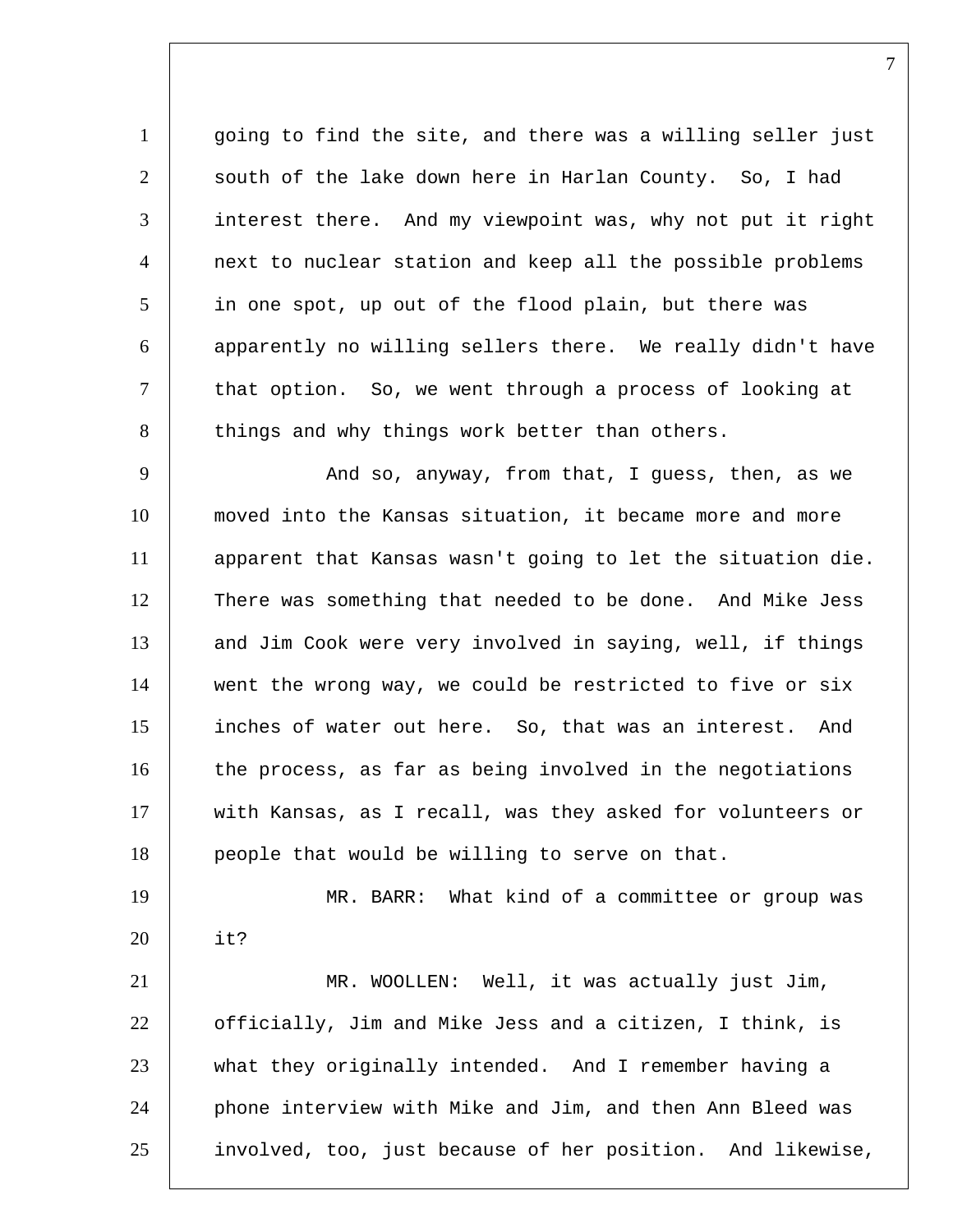1 | on Kansas side, they had a legal person, Dave Barfield, and the head waters -- David, I can't think of his last name 3 | right now. But I don't know what their criteria and everything. Jim and Mike might better address that. But I was chosen, so we started meetings. And I think this would have been in the middle '90s. I don't know all the dates 7 there. I'm just going by where my kids were at that time. 8 And we started discussing what Kansas needed or thought they 9 | needed, and then we would bring it back home and discuss 10 that locally. And, of course, that made me a very unpopular person because of the people involved in Nebraska First, I 12 guess, and other political entities that were indicating Kansas was out of line in asking for what they felt they deserved. MR. BARR: Who were the negotiators on the Kansas side? 17 | MR. WOOLLEN: Well, David Pope. MR. BARR: David Pope, that's right. I remember him. MR. WOOLLEN: That's the name. And Dave Barfield. And then they usually had a legal person there and I think that changed. It originally was maybe a lady and later a man that -- with legal expertise within their organization 24 there. But David Barfield and David Pope were the primary ones.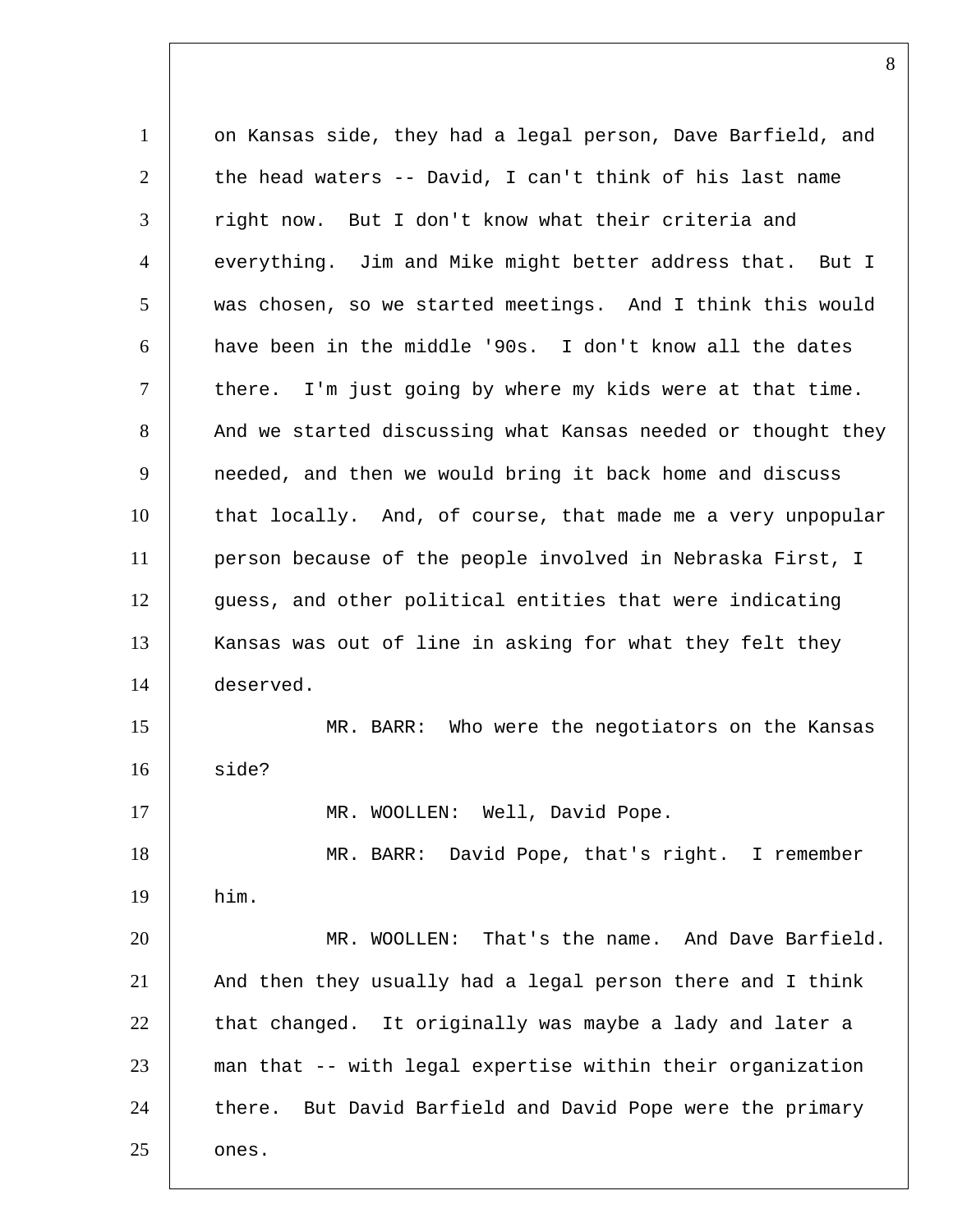1 MR. BARR: Did they have citizen representation,  $2 \mid$  too? 3 MR. WOOLLEN: I don't think they did. And so, 4 that was unique and I was somewhat overwhelmed a little bit, 5 because they obviously had much greater knowledge of the 6 technical aspects of what we were talking about. 7 | MR. BARR: What were some of the things they 8 brought up and -- 9 | MR. WOOLLEN: Well, they wanted to maintain, and 10 still do, a steady supply of water. And, of course, one of 11 their points was that the Republican and the Smoky River -- 12 | I think it's Smoky, that come together down in Kansas, and 13 then they provide water for, I think, two thirds or so of 14 the population of Kansas. And the Smoky is very -- has a 15 high mineral content, so they really rely on the Republican 16 to freshen that water and supply the water down there. Now,  $17$  they obviously use the irrigators as a reason for the water, 18 but for a large extent, it's for human consumption and use 19 down in those larger cities on the bottom end of the stream. 20 So, that plus, they kind of used the same argument that 21 Nebraska used against Wyoming. You made this Compact, 22 contract, whatever, and said you were going to do this and 23 this, and we're not getting our share that you've said we 24 were going to get. And so, it was hard to overcome, because 25 we're arguing out of two sides of our mouth whether we are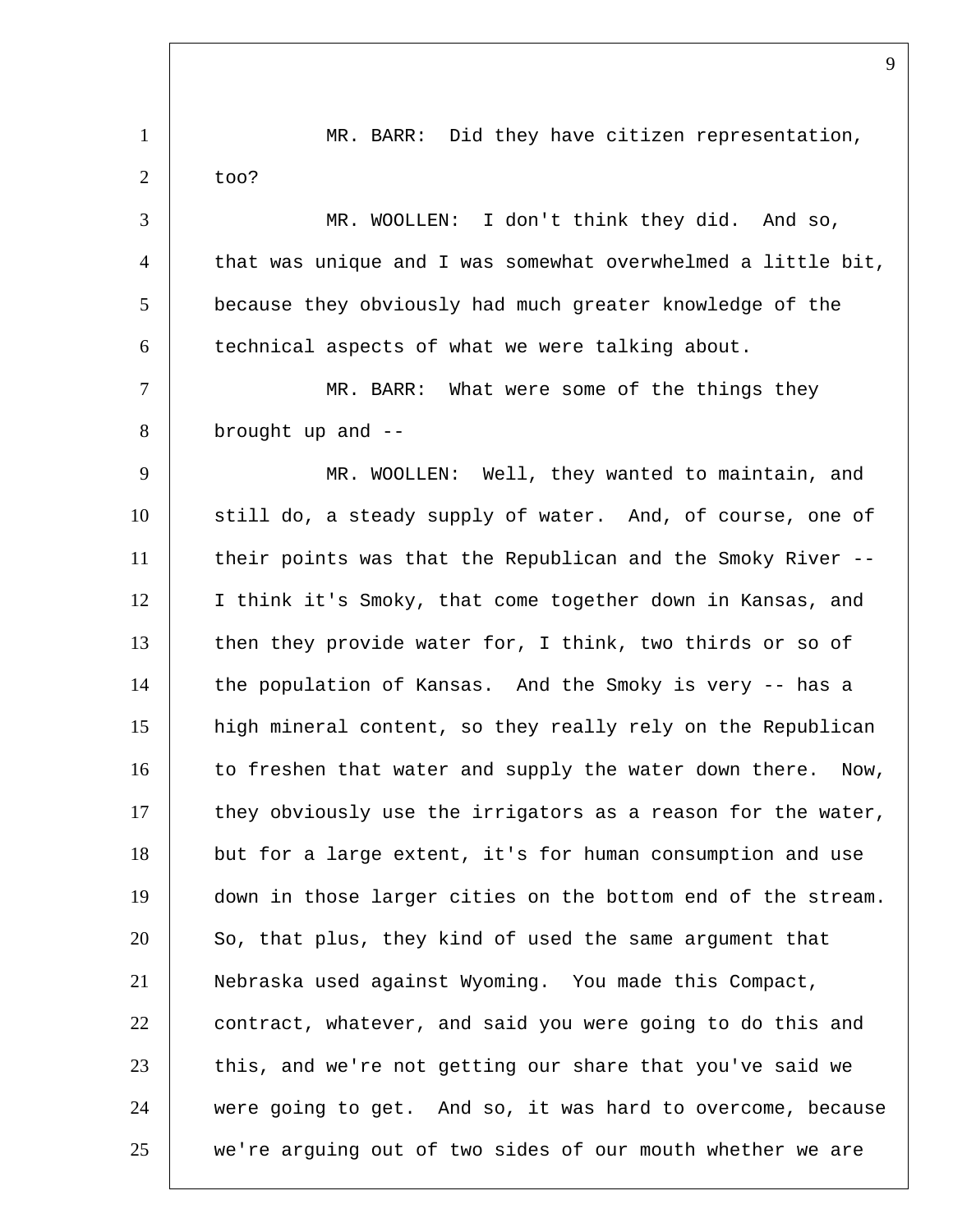1 south or west part of Nebraska.

 MR. BARR: They had had some success legally with Colorado, hadn't they?

 MR. WOOLLEN: Yes, that's another incentive on 5 their part. They had not only won there, but I think a fairly large monetary settlement. So, they were planning on using that money to get their -- what they considered their 8 rightful water from Nebraska. It was difficult in my 9 aspect, to come home and give information or talk to people 10 about this when they had so much information on the other side about ignoring it and don't do anything, don't even put meters on. That was one thing we were trying to do, just 13 put meters on, so we would know where we were at. And I 14 | think most farmers nowadays see that as a positive. But at 15 that point, it was intrusion by Kansas and local NRD, that idea. And a moratorium early on just to stop development 17 and wait and see what would happen, in retrospect, probably would have been a good idea. Off the record, I'd mention that at NRD meetings, and it didn't -- it fell like a lead balloon. And I understand why. I wasn't anxious to do it, but that would have been one of the things that we would have probably limited the number of acres that we have to spread our water out at this point. But nobody  $-$  if they | saw it, they didn't want to agree with it.

MR. BARR: In the early years of the discussions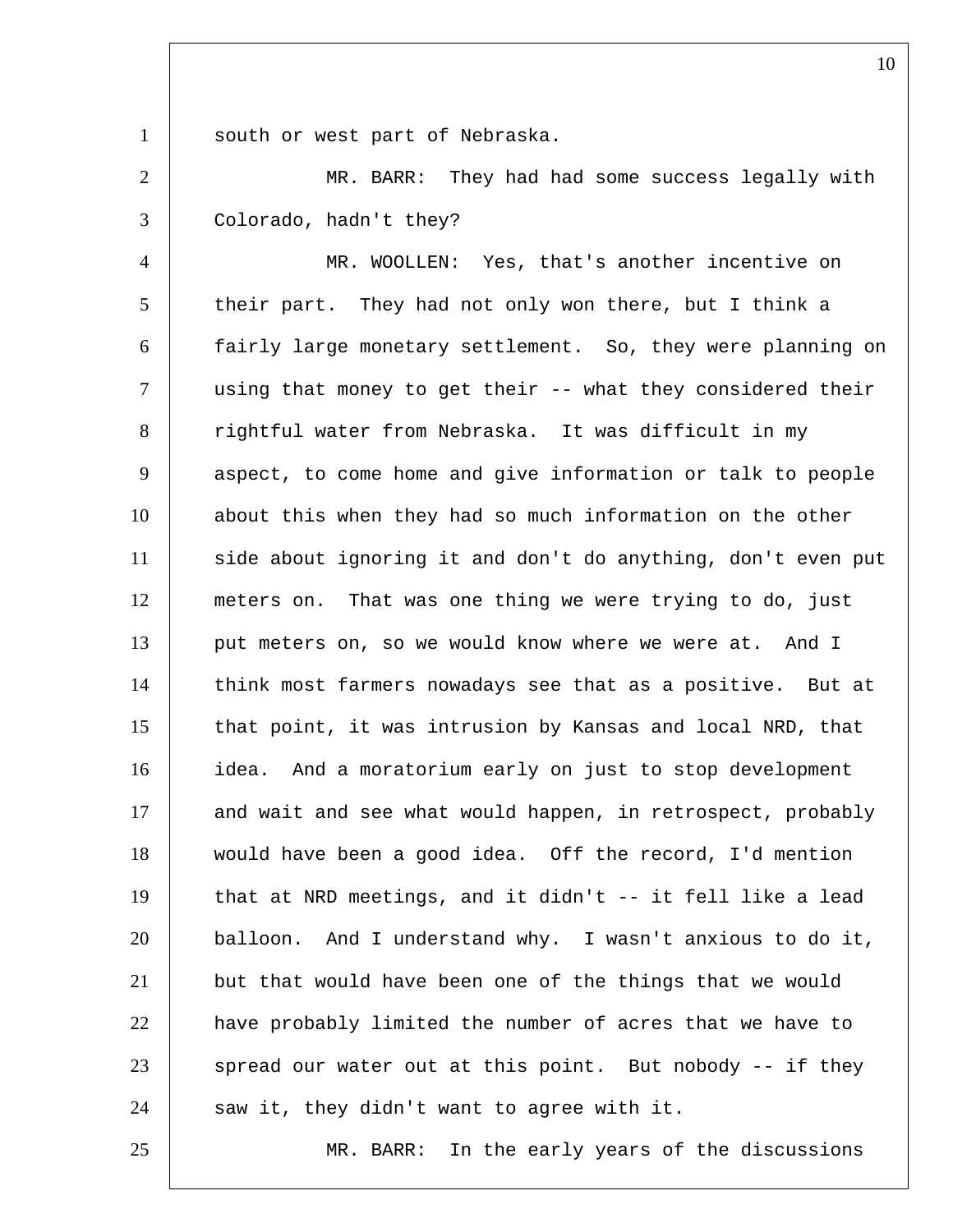with Kansas, what was the involvement of the other 2 Republican NRDs?

3 | MR. WOOLLEN: In my position, I reported to them, I don't know how often, but I made my rounds to the different NRDs and just kind of reported our process. Now, I couldn't tell them everything that was going on and tried 7 to keep most things out of the paper. We had a good 8 reporter at our NRD meetings that when I said, "Off the 9 | record," she put her pen down and that worked well. Our local meetings, when we tried to present some of this stuff, actually, there were some outside agitators. Somebody from Kearney, in particular that came down and tried to raise questions and things. So, it was contentious all along. 14 | And I was told at one time that -- from a lady that she was just passing on, I don't know if she meant it, that I would 16 probably find myself in a ditch somewhere. I never asked 17 | her if I was going to be alive or not when that happened. 18 So, there was a lot of antagonistic viewpoints, and still is, probably. But little by little, people learned to accept it. And the Supreme Court, when they made their judgment, there wasn't too much beyond that that we could do. MR. BARR: How much was the lack of discussion in 24 the original compact with groundwater a factor in the

negotiations and the discussions?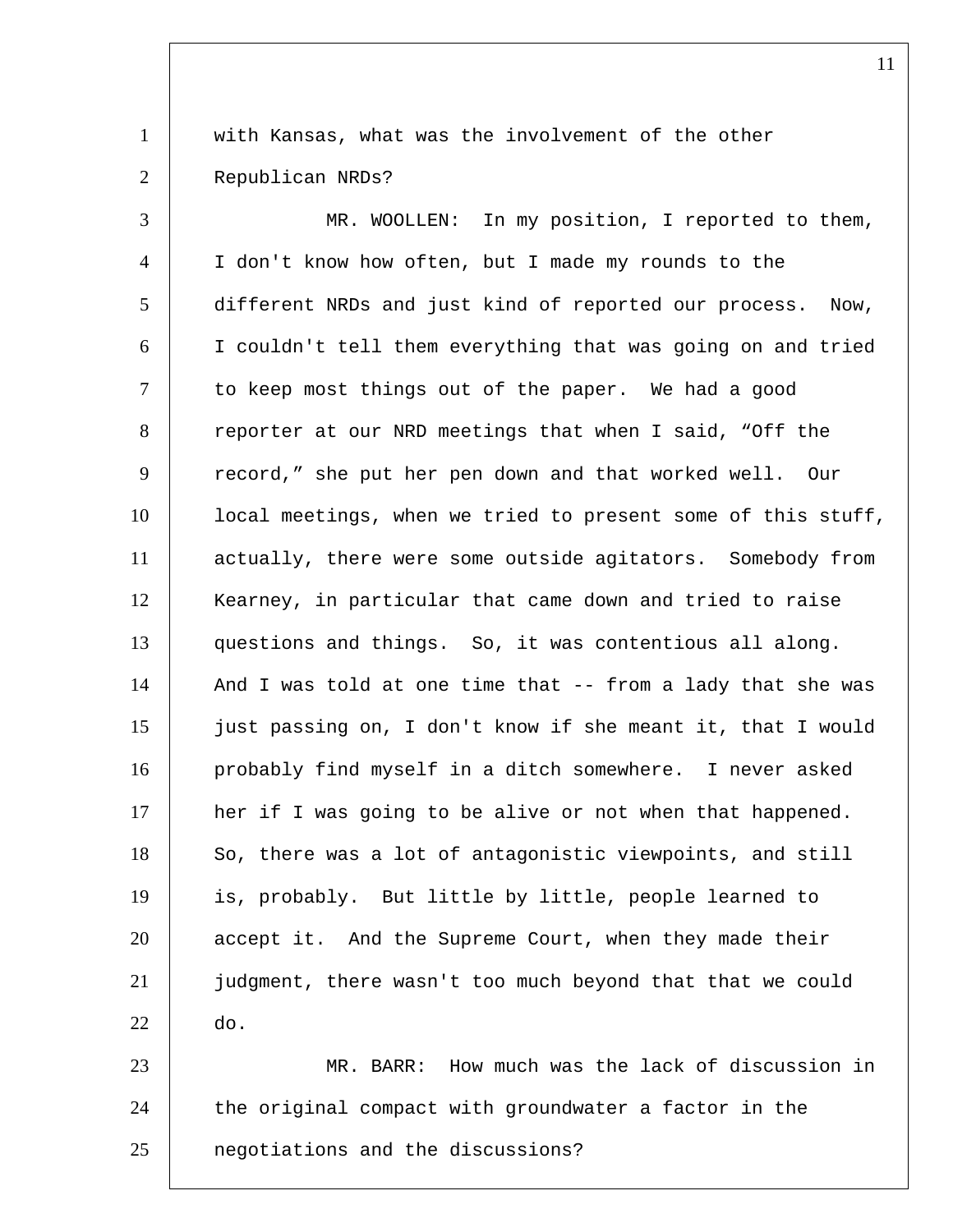1 MR. WOOLLEN: Well, at home, to the average Joe, 2 it was a big concern, but to water people that knew the 3 interconnection of the groundwater and surface water, it was less of an issue. I think Mike and Jim understood it, so it was hard -- and they knew the people on the other side understood water and the models that they had to determine where the water came from, understood that, so it was less 8 of an issue in the negotiations itself than it was in 9 presenting that to an average person on the street. MR. BARR: What was the involvement of the Nebraska Attorney General's Office? MR. WOOLLEN: Later on, they, of course, had a big involvement. But early on in those negotiations, I don't recall a lot of involvement there. Jim and Mike could probably tell you more about that, but I just -- you know, 16 we were kind of on our own and just kind of fishing around 17 | for ways that we might do some things. And a lot of those ideas originated with Mike just from his experience, and Jim 19 and Ann, you know, those three. But a lot of it was just getting meters on wells so Kansas could verify, yes, you're only using this much, and things of that sort. And, you 22 know, I was kind of emissary that came back and said, "Can we do this?" And, you know, kind of a brick wall as far as | that type of suggestion or measure to take. MR. BARR: How did you see the evolution or the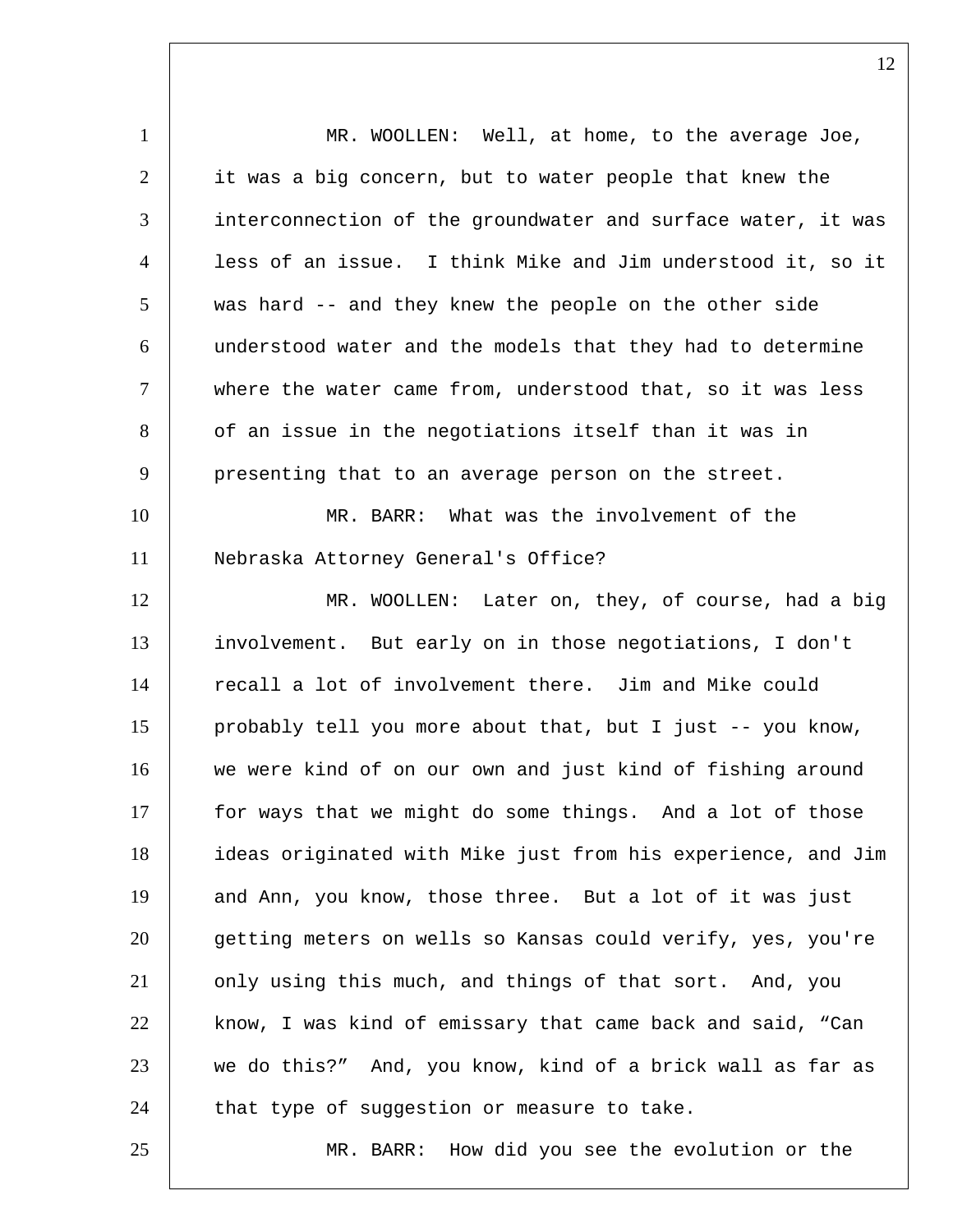1 development of the attitudes in the Republican NRDs or the 2 basin as a whole evolve over this 10- or 15- or 20-year 3 period, just -- 4 | MR. WOOLLEN: Well, you know, I really didn't talk  $5$  to a relative or anybody that agreed with what I was doing. 6 (Laughter.) 7 | And, you know, nowadays, I mean, I'm just the 8 contrast from totally against any kind of control of the 9 water I own under my land, which wasn't in statute, but, you 10 know, in their mind, to, yeah, the whole state needs to get 11 on board with this. We need to control the use so our 12 grandchildren have the water available in the future. So, 13 it's been a remarkable evolution, but you think about other 14 things in the political process, our country, whatever, 15 we've had the same type of evolution, not always good, but a 16 tremendous evolution. And it just was step by step, I 17 guess. First of all, I would say, meters and people 18 threatening people that wanted to put meters on or read 19 meters or just wouldn't put meters on. That small number, 20 and then we go to, after I was on the board, some controls 21 and things. So, it's just been a little by little, and the 22 general feelings. Once the issue went to the courts, and 23 Nebraska was on the losing side in some aspects, that, I 24 think, really turned the events. People realized that their 25 opinion may be totally different. And you know, the example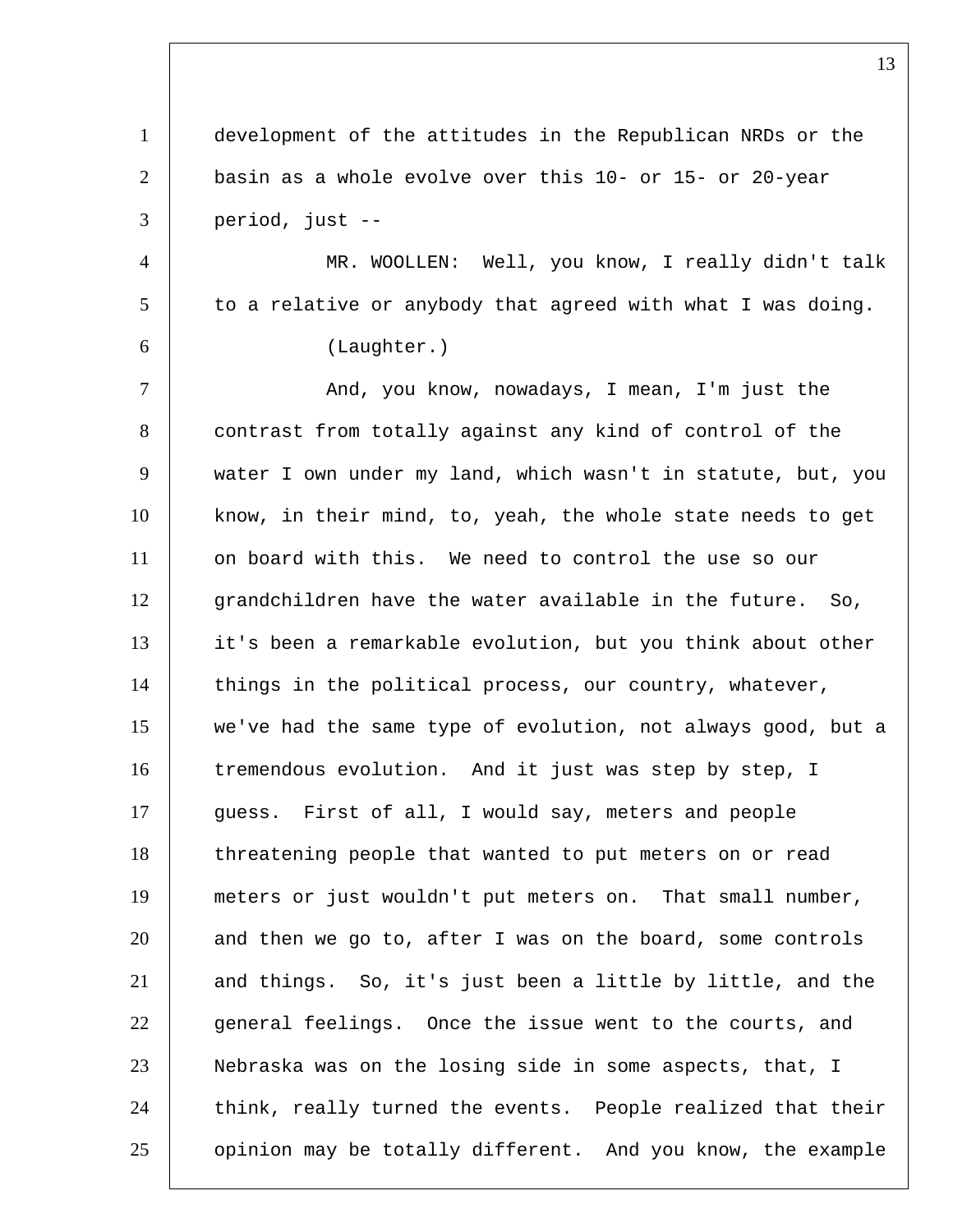I always used is, if you enter into a contract, whether it's marriage or whatever it is, you are obligated to abide by 3 that contract. And you wouldn't want the elevator to contract your corn and at the last minute walk away from it and say, no, we'll only take half of that. And, you know, it's hard for people on this side of the state line to see what the people on the other state line thought process was 8 and their feelings about the issue. Then, the lack of 9 | connection in many people's mind of underground water and 10 surface water. That's probably one of the last things that people started accepting.

 MR. BARR: How much did it contribute to this discussion the fact that we have two different legal 14 | underpinnings to this on the surface water, appropriation 15 Tights, and correlative rights on the groundwater, and at least at the beginning of your discussion, there was no legislative linkage between those two philosophies? And to 18 some extent it's developed as we've evolved in the legislation, but it's still not directly addressed? Do you **have any thoughts on that?**  MR. WOOLLEN: It was always kind of a -- something 22 sitting there in the corner, because Kansas -- David Pope was "it." And Mike wasn't "it." He was half "it."

(Laughter.)

25 And then you had, what, 23 times seven or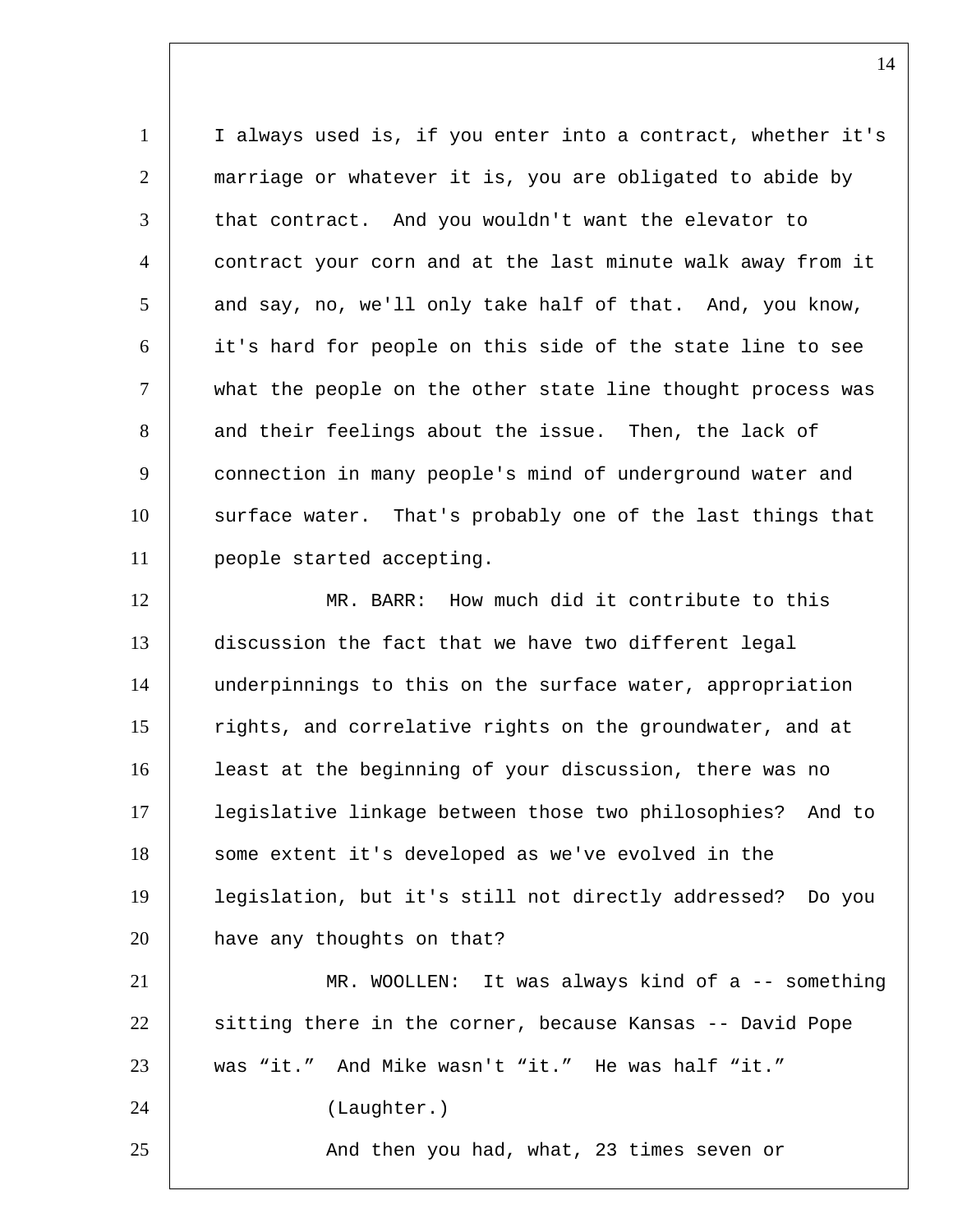whatever, they were the "it" on the other side, or just within the basin there was at least probably 15 to 20 "its" on the other side. So, it was difficult. When you have two people that their word is pretty much final, negotiations 5 are much easier than if you've got one person that represents a side and can express the views of that side, but then on the other side, you have kind of a wishy-washy 8 situation, because I got to go back and talk to other people about this. So, I think it affected it, but Kansas understood it. I mean, they didn't agree with it, I don't think, but they understood somewhat of what we were going 12 through on this side. And I think it's frustrating for Mike 13 and Jim and everybody involved with it, because they had to 14 present to a farmer board, or group of boards, how they wanted to take something of their God-given right in the 16 opinion of some of those board members. It was a difficult 17 | situation all the way through. And in some ways, not the most efficient, but I really agree with the local control 19 and it has taken a lot of pressure from the state for the local control to work or to come up with a plan that will work for Kansas and Nebraska. MR. BARR: How much is the financing portion of | this involved in the  $-$ 24 | MR. WOOLLEN: Discussion? MR. BARR: -- discussion, and how's that kind of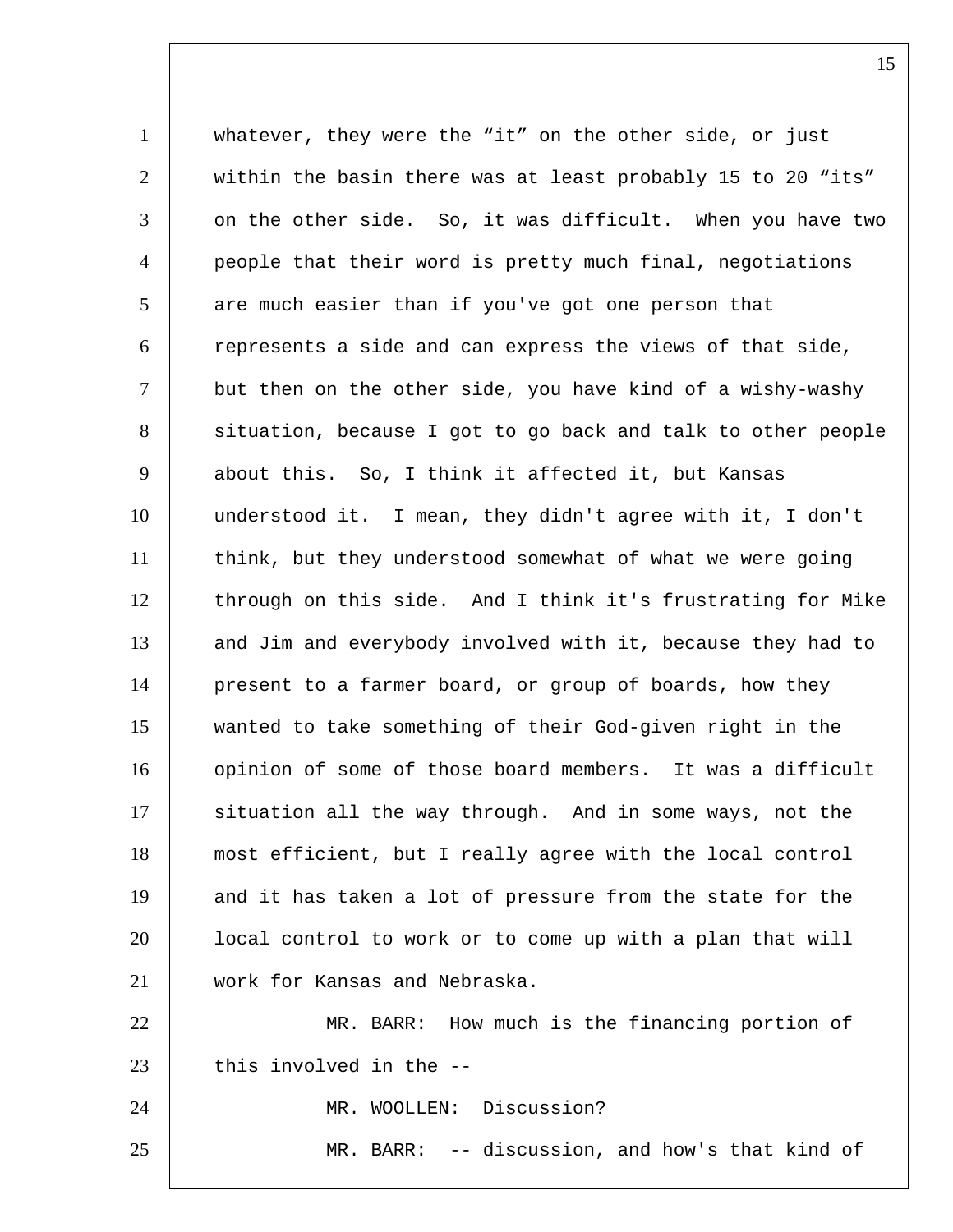1 evolved?

| $\overline{2}$ | MR. WOOLLEN: Yeah. Early on, I don't think there              |
|----------------|---------------------------------------------------------------|
| 3              | was a lot of financial consideration other than finding       |
| 4              | enough money to negotiate and get kind of things done. I      |
| 5              | think the original thoughts were guaranteeing Kansas a        |
| 6              | certain amount of water at a certain gauging station. And     |
| $\tau$         | frankly, I think -- you'd have to talk to Mike about that,    |
| 8              | but I would ask him, if we would have went through with some  |
| 9              | of those ideas and then went through a drought, could we      |
| 10             | have actually done it? And modeling and information within    |
| 11             | the Republican was limited at that time. So, it's hard for    |
| 12             | them to come up with that. But I think as, just as            |
| 13             | anything, if you involve a major consideration, the State or  |
| 14             | local entities are doing, funding has to kind of come along   |
| 15             | with it, because you start bringing in experts, you start     |
| 16             | looking at the basin and what needs to be done to put proper  |
| 17             | numbers into a model, so when you do come to some             |
| 18             | conclusion, you're assured that that will be the case.<br>I'm |
| 19             | not totally convinced that we ever came up with those         |
| 20             | numbers. And even our agreement and what we're working with   |
| 21             | now is the last say. And whether N-CORPE and all the water    |
| 22             | is coming down, whether that's going to be the final          |
| 23             | solution to issues or not it's something that's relieving     |
| 24             | right now, but how long will it be there?                     |
| 25             | MR. BARR: I suppose some of the complication came             |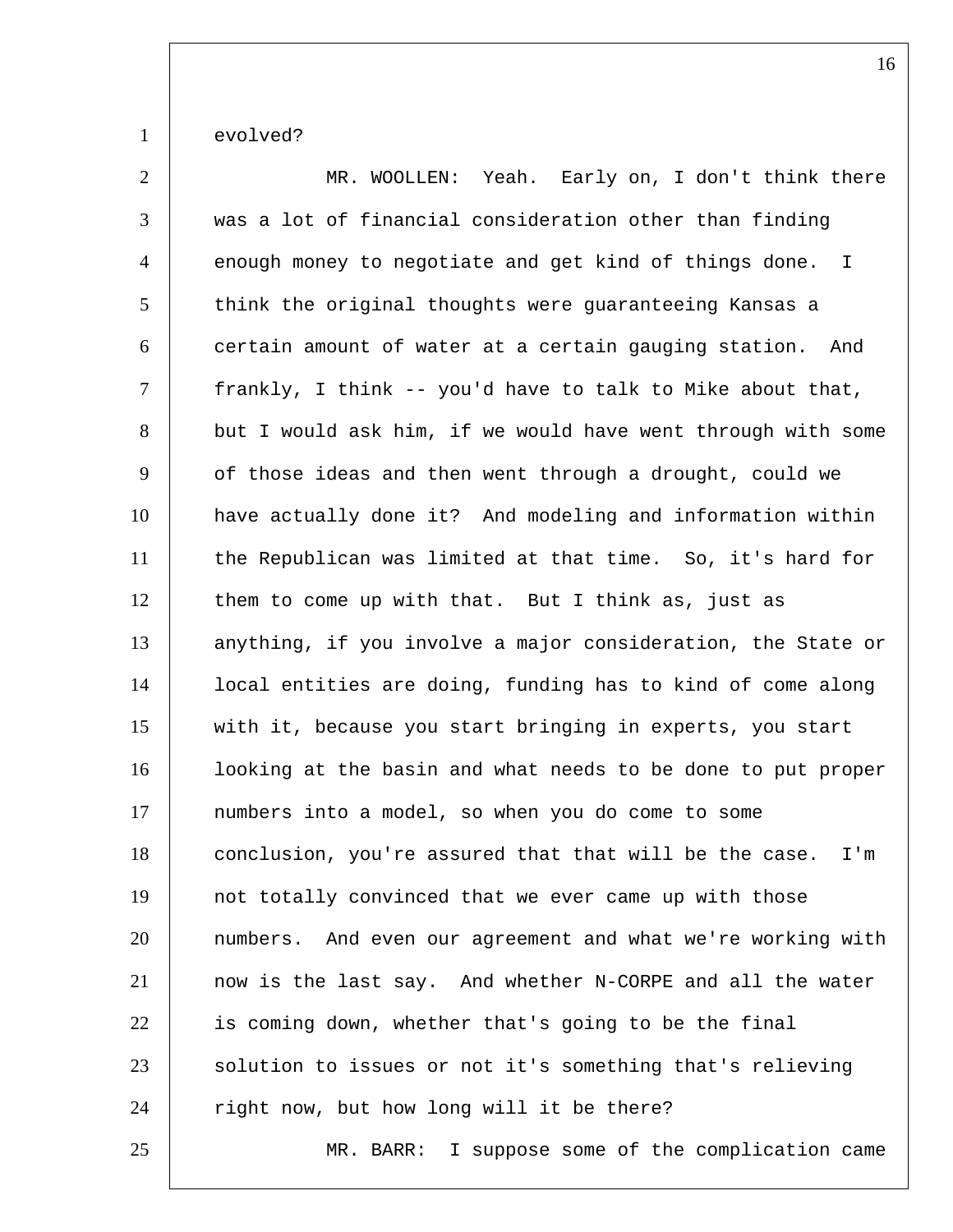1 about because of the dry weather that hit about the time we 2 started this process.

| 3              | MR. WOOLLEN: Right. Well, actually, it's pretty              |
|----------------|--------------------------------------------------------------|
| $\overline{4}$ | much instigated by the dry weather just prior to. The early  |
| 5              | '90s was a time when there were busloads of Kansas people    |
| 6              | that came up to the auditorium at the school here in Alma,   |
| $\tau$         | concerned about -- and I think it was some kind of meeting   |
| 8              | with the Corps or the Bureau, probably be the Bureau, the    |
| 9              | control of the dam. And the dam was low at that time -- or   |
| 10             | the lake, and so there was a huge concern and that really    |
| 11             | triggered everybody around here. Well, we got a lot of       |
| 12             | angry farmers down in -- just across the border. So, it was  |
| 13             | an evolution. I guess it would have been nice to keep a      |
| 14             | journal, because a lot of these dates and times and what     |
| 15             | happened are kind of fuzzy in my mind other than the fact of |
| 16             | a ten-year span that I guess I would put them in.            |
| 17             | MR. BARR: I remember going to a meeting in                   |
| 18             | Bellevue or somewhere with the Corps on Harlan County and    |
| 19             | how it was going to take many years to fill, and then all of |
| 20             | a sudden it fills that next year.                            |
| 21             | MR. WOOLLEN:<br>Yeah.                                        |
| 22             | MR. BARR: It's really been an interesting --                 |
| 23             | MR. WOOLLEN: Well, it was -- that happened again             |
| 24             | here not too long ago, and everybody's hoping it will happen |
| 25             | one more time.                                               |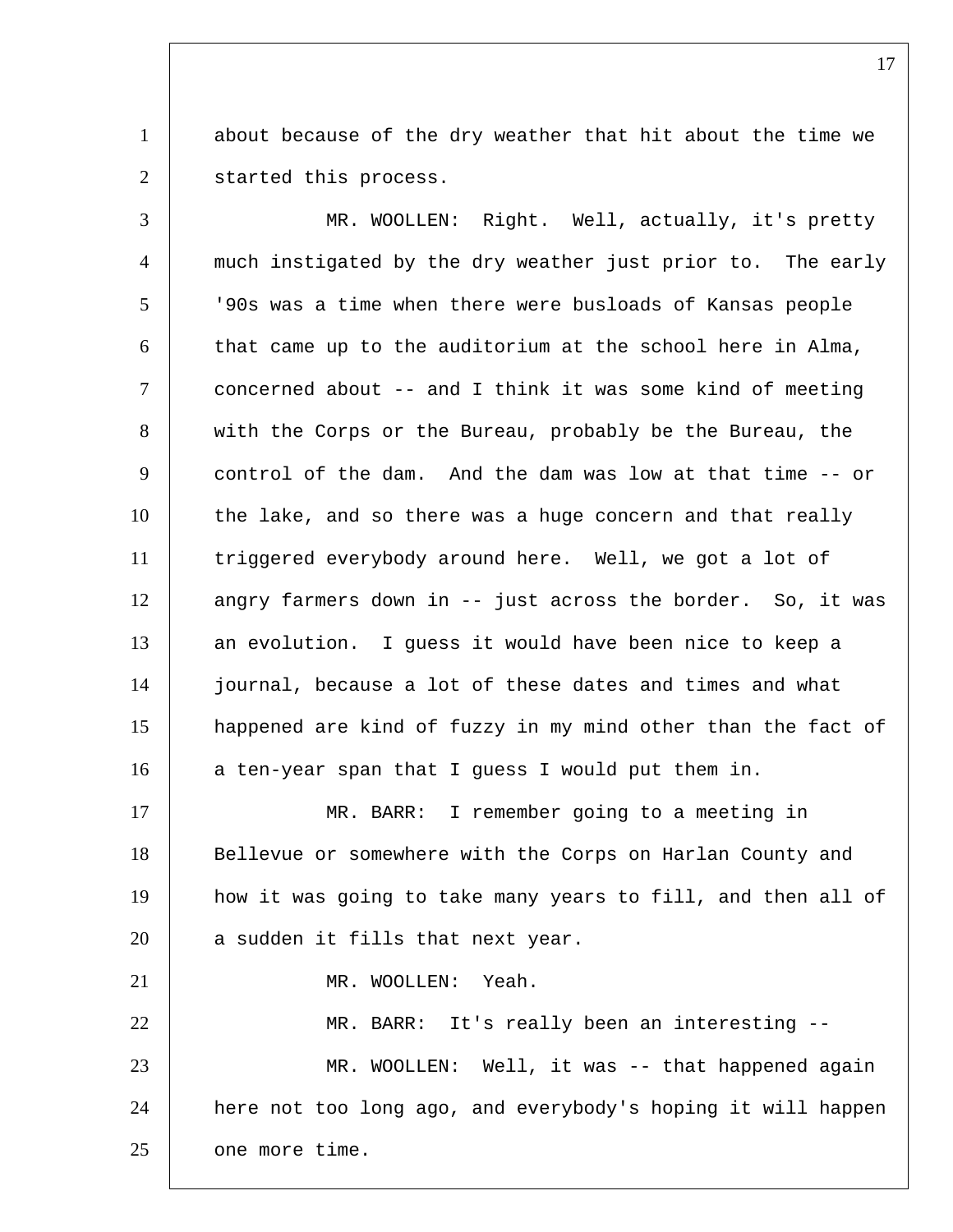1 | MR. BARR: How much did the discussions with  $|$  Kansas, et cetera, affect the operations of the Lower 3 Republican NRD or all three Republican NRDs, during this period, in terms of other projects or activities? MR. WOOLLEN: It probably negated from many of the other activities just because of the time and effort. And of course, during that time, organization was formed with 8 the surface water districts and the NRDs that was kind of 9 ongoing. I don't know the status of those type of things now, but it was good for me, because I was hearing a lot more from the surface waters there than I would around here, because we're right on the tail end of surface water. We don't have much involvement. And then it goes farther east. 14 But it took its toll, because there were just a lot of time 15 and effort spent that way. It probably started to increase 16 the asking for taxes of the NRD because of what they were 17 asked to input. And if you're going to be in the game as a decision maker, you have to have facts and information in front of you to make a good decision. So, it just forced 20 the NRDs to kind of reprioritize their mission, basically, at that time, because this was an overwhelming question compared to trees or wildlife habitat or any other 23 | conservation type issues. MR. BARR: Have you had to do any rural water

districts in this area?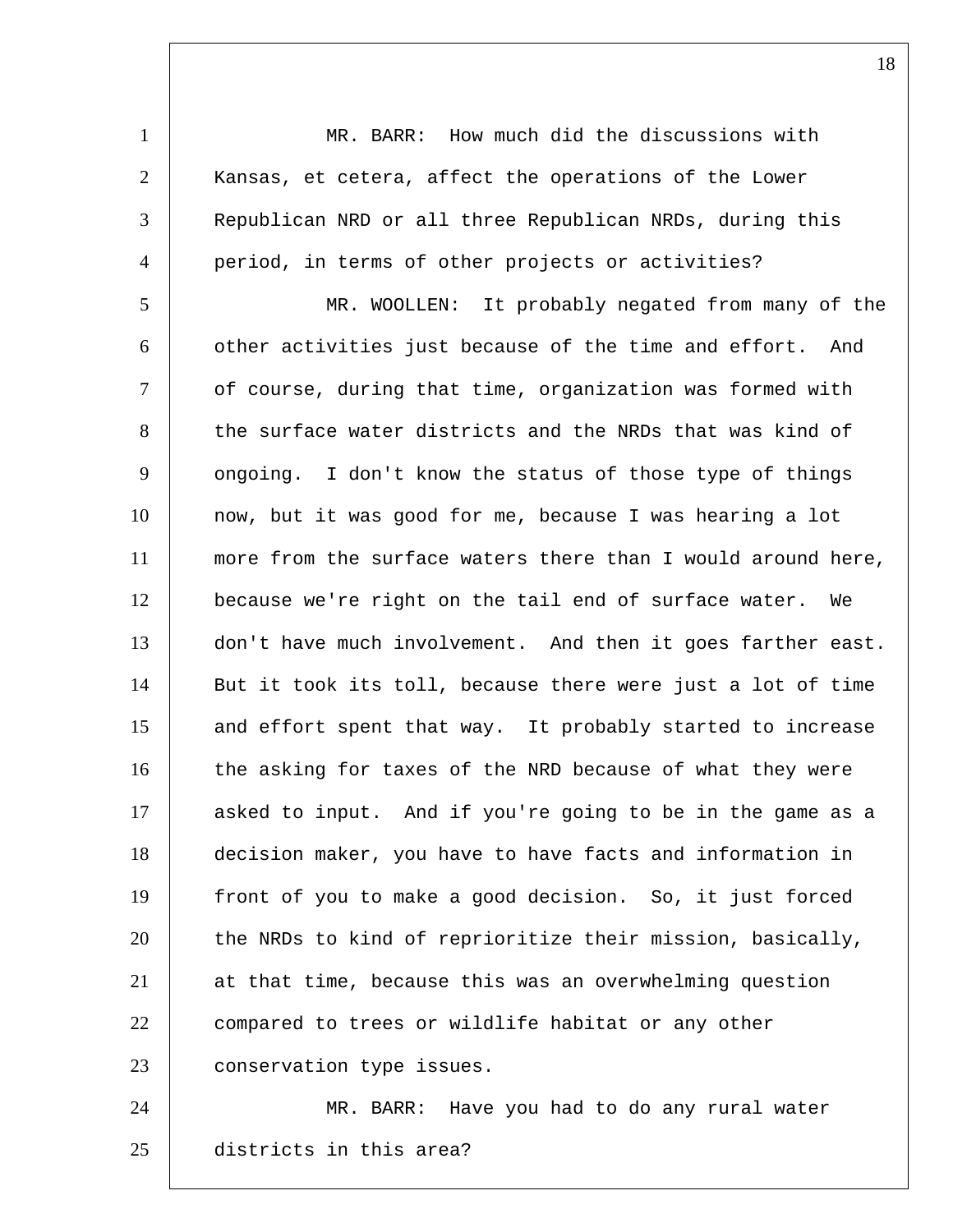1 | MR. WOOLLEN: No. The NRD has been involved, 2 though, but it's east of here. They buy water from Franklin 3 and then go on down towards Guide Rock and Superior area 4 with (indiscernible), and that just happened at the end of  $5$  the -- around 2000, I guess, when I was just leaving the 6 board. 7 | MR. BARR: Looking at particularly the Kansas 8 negotiations and the court decisions and where we're at 9 | today, what do you see as the next 10, 20 years and the 10 sorts of things that might be needed or may become big 11 | issues or things like that? 12 MR. WOOLLEN: Well, N-CORPE, whether that will 13 satisfy our deficit of water. It would be very difficult, I 14 think, for the NRD to impose lower pumping rates than we are 15 now, because we saw last year that that was a bare minimum. 16 Irrigated crops sometimes only 150 to 60 bushel because 17 of -- versus 200 or better because of lack of moisture. So, 18 | there's going to be a huge cost if that number does go down. 19 | And the best alternative, according to Mike, and I heard 20 other places, too, is to start shutting off those fast 21 response wells next to creeks. And now, they've got enough 22 modeling in place to know where they get the biggest bang 23 | for restricting water. And, you know, I would feel sorry 24 for those people that -- because, I don't irrigate all my 25 farm, but I irrigate enough of it to have something green in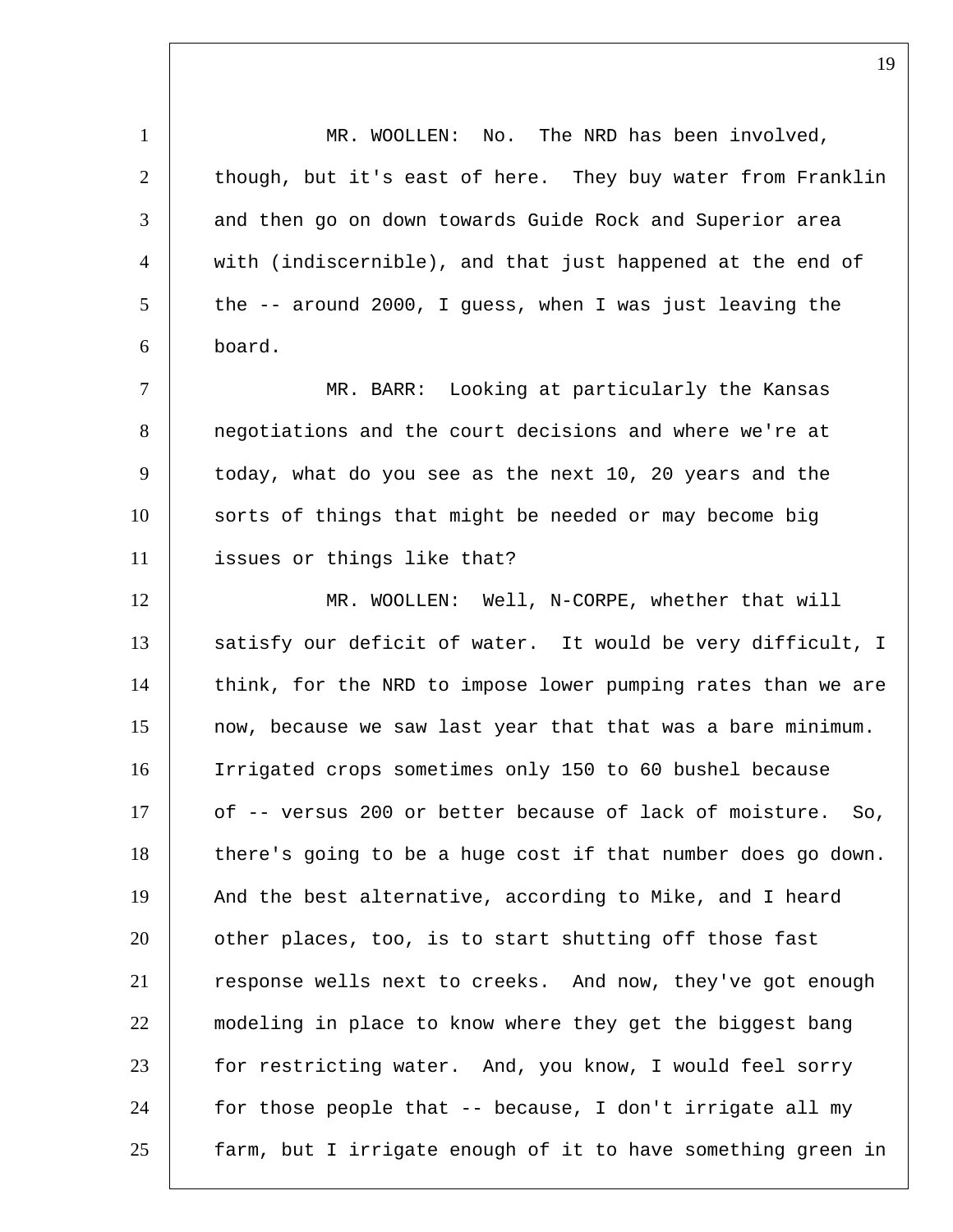1 | those bad years. So, that would be real tough. And, you 2 know, the weather patterns, if global warming and everything 3 does move us to a drier, more arid region, or our storms are 4 more frequent and harder where we can't -- the soil won't 5 catch all the water, so we may get the same rainfall, but  $6$  not be an effective rainfall, those things could just make 7 that restriction even more difficult to overcome. 8 MR. BARR: What sort of effect would it have on 9 | either the cropping system or the economy? How do you see 10 | that evolving if that happened? 11 MR. WOOLLEN: Yeah, and it will be a gradual 12 change, and crops, say, in 1980, there wasn't really much of 13 a market for soybeans here. We didn't really start raising 14 soybeans until the '80s, '90s. And so, you see that 15 evolving. I started raising peas last year. And 16 there's -- right now, our market -- I'm raising mine for 17 | seed, but the market is in Gering, Nebraska. So, that's a 18 | long distance. But as more peas are raised, and it's 19 successful, I think there'll be markets that move in. And I 20 | think the issue of water, people will start utilizing their 21 water much better. Just the meters that the NRD are doing 22 now, the water mark meters are a great tool if people use 23 them correctly. A lot of people will start irrigation 24 systems long before they need it, because my meter's just 25 like their land, because it's gotten the same rainfall and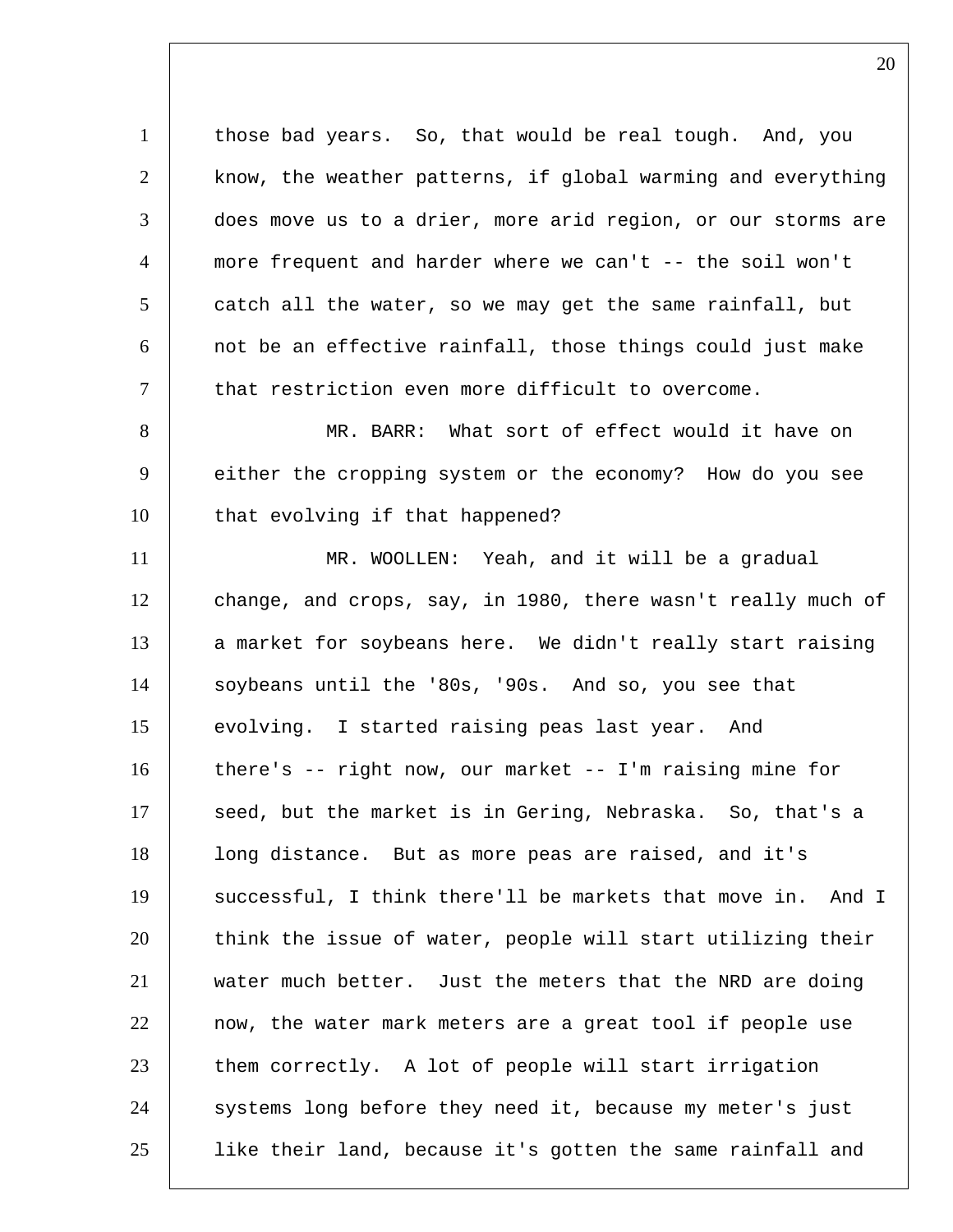1 they start pumping water before it's actually necessary. 2 So, there's going to be management changes. 3 There will be cropping changes, and to a certain extent, 4 there will be changes in expectations. And probably along 5 with that, likely -- it's probably already in place, is a  $6$  change in the value of the land that we farm. You know, we 7 have inflated, terribly inflated land prices right now, so 8 it's hard to judge that. And we really haven't had good 9 irrigated land sell in this area. But if you cross the line 10 into Phelps County, I'm sure you could get \$2- to \$3,000 11 more per acre because they're not worried about a restricted 12 water use up there compared to Harlan County. I think it'll 13 be just a slow evolution to adapt to whatever we have, which 14 is typical of a farmer, just like the mentality has changed 15 from 1990 to 2014. And that's the way it should be, I 16 think. You know, I don't think we should go off in this 17 direction and know that that's going to work. I think a 18 gradual shifting of resources over long term is probably the 19 proper way to do it. The government is really the only one 20 that can shift resources immediately and make a fool of 21 | themselves. 22 MR. BARR: In terms of the funding that might be 23 necessary for the NRD to deal with that and other problems,

24 what do you see as possible solutions or what should happen

25 or that sort of thing?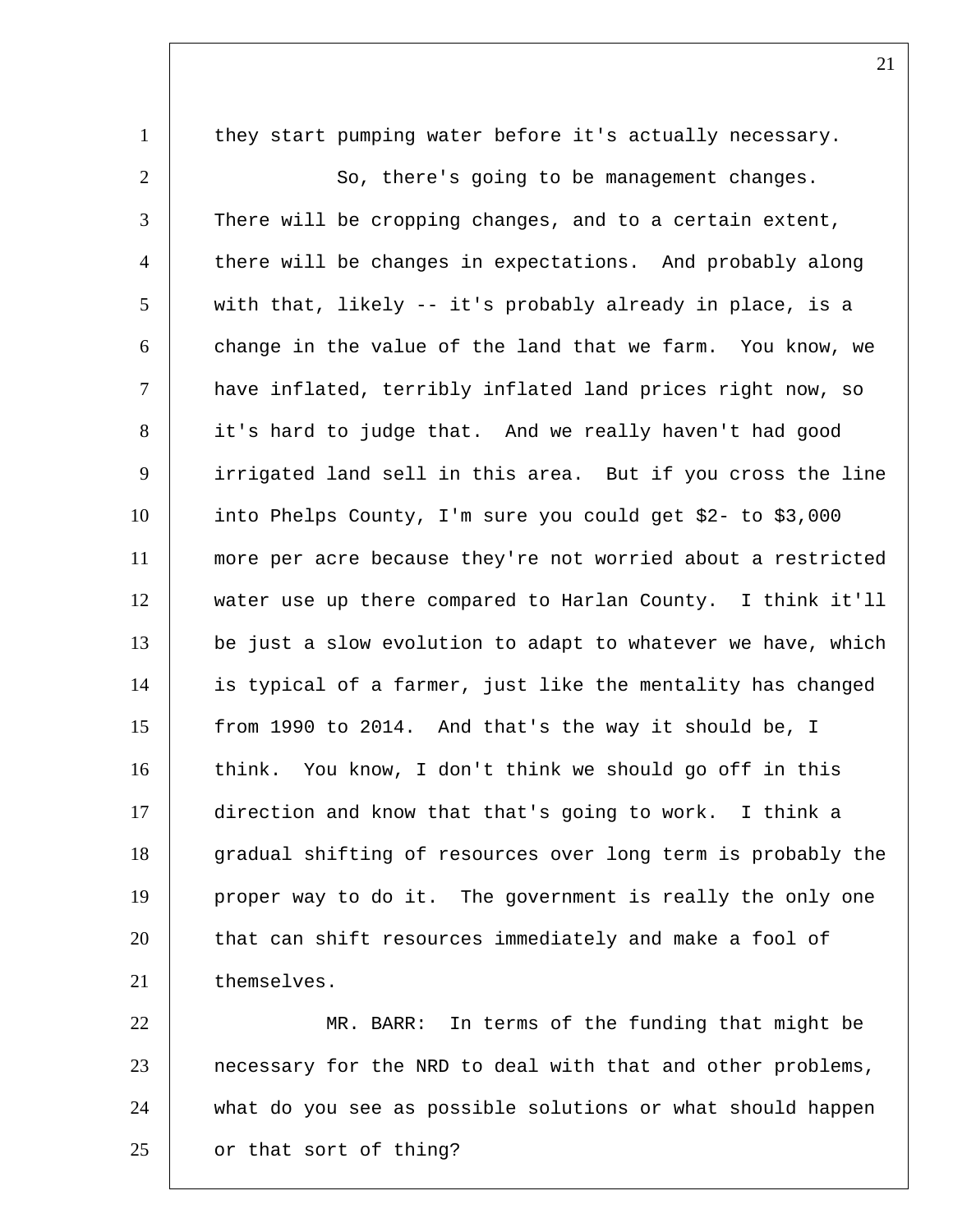MR. WOOLLEN: Well, I haven't talked to Mike or 2 | Brian, I talk to Bryan Lubeck a lot because he had been there as long as I had. But right now, the \$10 an acre that we pay per irrigated acre, as I understand it, they feel is going to be sufficient for paying off N-CORPE. And I don't know if there's funds beyond that available from that \$10 an acre, but I would think the funding would be available on a 8 | local basis, especially with that provision there, because 9 | that, I think rightfully so, taxes an irrigated farmer for 10 the issues that come up because of his pumping that water. So, I don't like it, but I think it's a fair and just way to compensate. MR. BARR: We don't like high fuel prices either. 14 | MR. WOOLLEN: Well, there's all kinds of things we don't like about input costs. 16 | MR. BARR: At this point, I just -- we have a last question is just a reflective sort of question of any 18 thoughts you might have in this general area or anything you'd like to offer. MR. WOOLLEN: Well, I think you've covered most 21 | things. I really did enjoy the time that I was on the NRD. I probably took away some time from my family, from my farming operation, but I guess, in general, I feel good 24 about the organization and what I was able to contribute in 25 20 years to it. It, I think, will continue to be one of the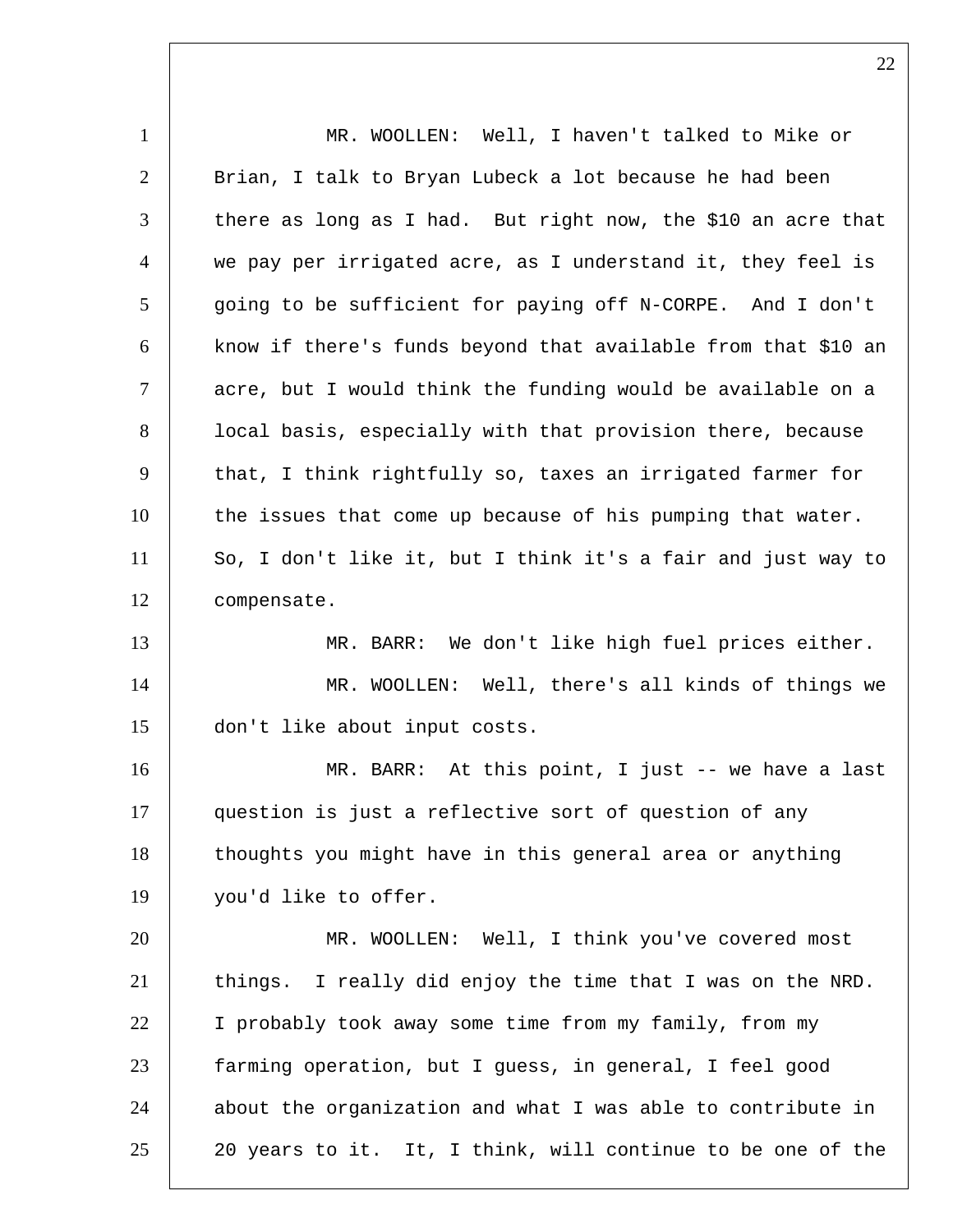more hotspots as we continue to evolve in the use of groundwater, particularly. Now, I think they farm out out  $\vert$  the tree planting. You know, and almost -- I would say a large percentage, Mike could probably tell you the percentage, of the mission is involved in water, whether its water meters, volume meters, or water mark meters to measure 7 the water in the ground or measuring well depths to see what 8 the water level is doing. You know, you just say water, and 9 | I bet it takes a large percentage of time and budget for 10 that. And I foresee that as continuing. And it may even be more of a, you know, on dryland, rain fed, I guess the University likes to call it now, land of best management practices to capture all the water we can, especially those larger events.

 I still see people working their summer fallow instead of cropping every year or no-till their summer fallow. And I think there's room -- and cover crops that's 18 | kind of controversial. When there's plenty of rain, I like them. When there isn't, I don't plant them. But I think there are a lot of other issues, but they pretty much all evolve around water and will continue to be an important one.

 I think what the Legislature does or don't do, 24 early on in the discussion, I probably didn't mention this, 25 but there was a fear amongst a lot of people that the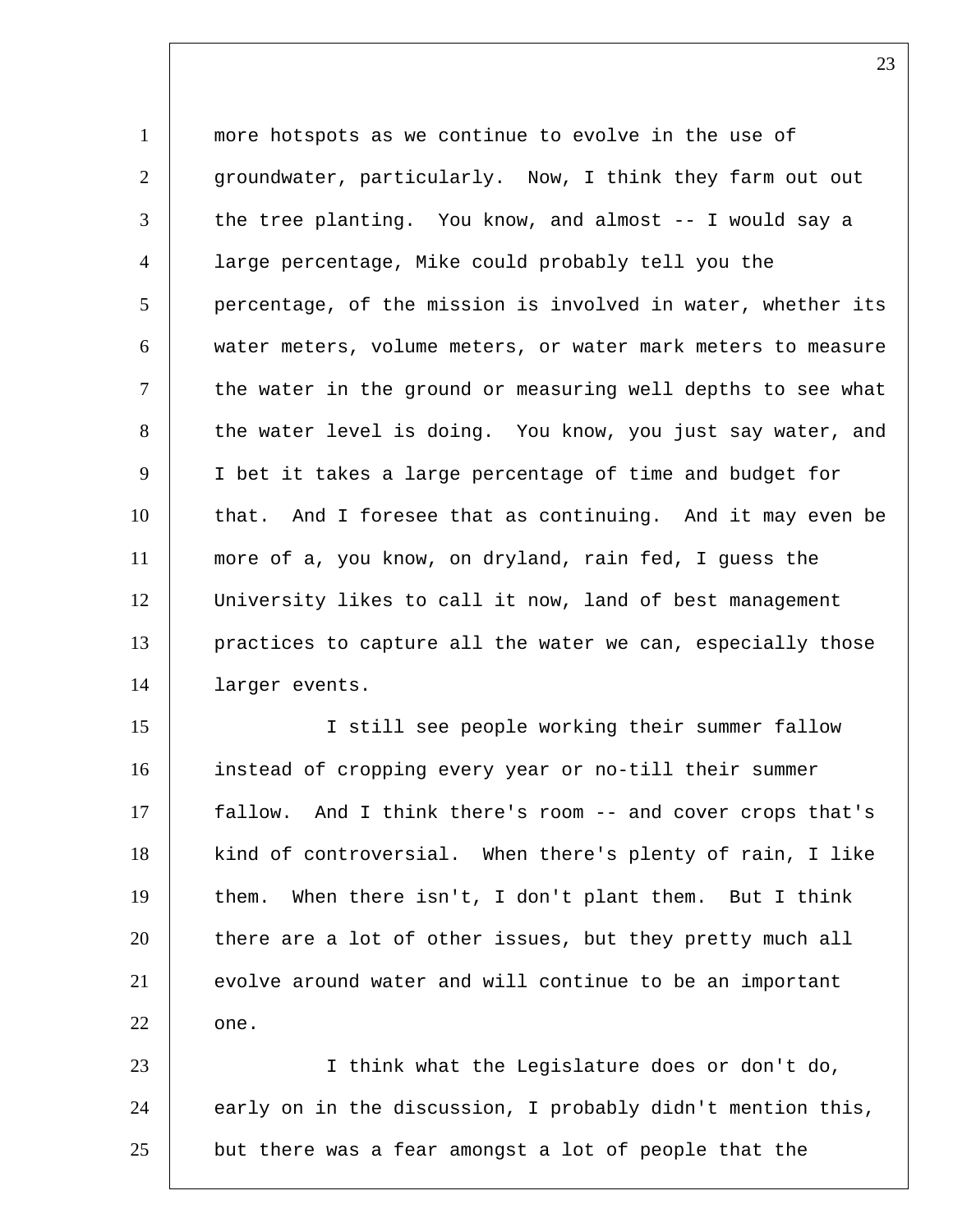Legislature wouldn't be very supportive of the Republican River problems, because there's a limited area, only a couple representatives out here -- Owen Elmer was one of 4 | them at that time that was going on, that it might be an issue. Now we -- I was pleasantly surprised on how cooperative the Legislature was in helping this issue, because it's been millions of dollars through the lawsuit 8 and helping buy out water and all kinds of things. 9 | MR. BARR: Has there been any specific legislators who have been particularly influential in this process? MR. WOOLLEN: Well, I think Ed Schrock did a lot at the time. Owen Elmer was kind of in the beginning. And I'm not sure there was a lot of legislative work that he was associated with. But Ed brought that bill -- I can't 15 remember the name of the bill, that you could treat land 16 differently that was developed after a certain date. I think 2001. I don't remember the date for sure. But that has never been used. And so, the Johnny-come-latelies that 19 threw in development just before the moratorium went on. It 20 could be treated differently. That's still on the books, 21 | but it's never been taken place. I see arguments on both sides, and I don't have any  $-1$  didn't develop afterwards, but I have a brother that did. So, I would probably  $-$ - you know, I understand he should have the right to the water, too, but then again, he helped create a problem. I think it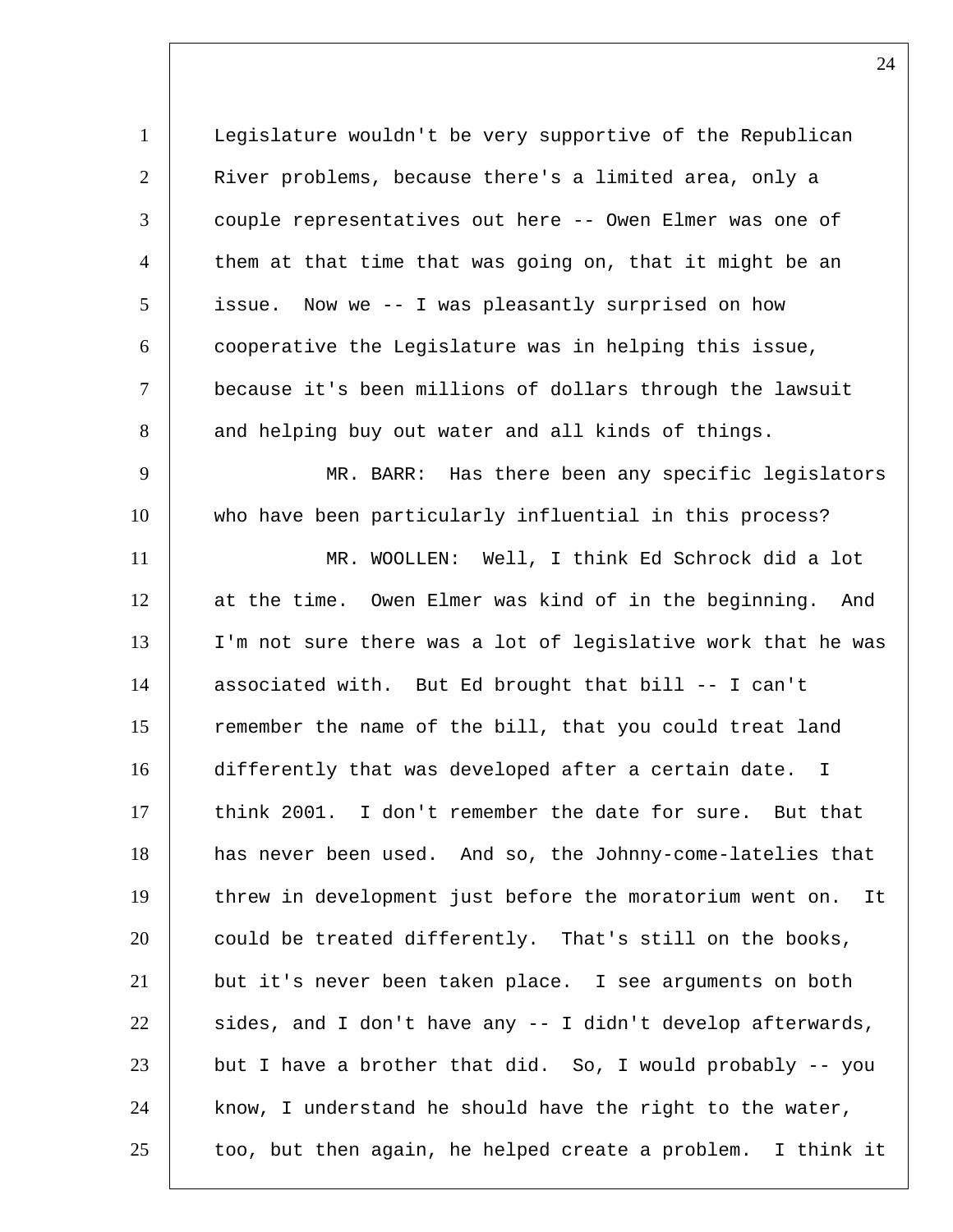1 seems to me, 30,000 acres or so was developed after that or something. I don't remember those numbers for sure, but a large chunk that would give everybody else a little bit more water. It would be one less straw in the milkshake, I  $5 \mid$  guess. So -- Go ahead. MR. BARR: I was just going to say, on the 8 administration of the NRDs, Ron Wunibald was the first manager. Is Mike the only other manager, or was there 10 | somebody in between? 11 | MR. WOOLLEN: No, that's it. MR. BARR: I couldn't remember. MR. WOOLLEN: Yeah, Mike -- we heard Mike just -- oh he can tell you, 2000-2001, I was on the board just a short time while he came on. And Bryan was there since -- he told me, too, 27 years -- or 29, because he thought he'd retire next year at this time at 30, but then his wife passed away not too long ago, and he found out that he could take her social security now and put his social 20 | security on hold for a while and make it that way as far as 21 retiring, so he went ahead and did it. I really enjoyed 22 Bryan. And there are a lot of other NRD people that have 23 come and went that I really enjoyed within the basin. That was probably one of the pluses for me is just the people 25 that I got to interact with within the basin. And that was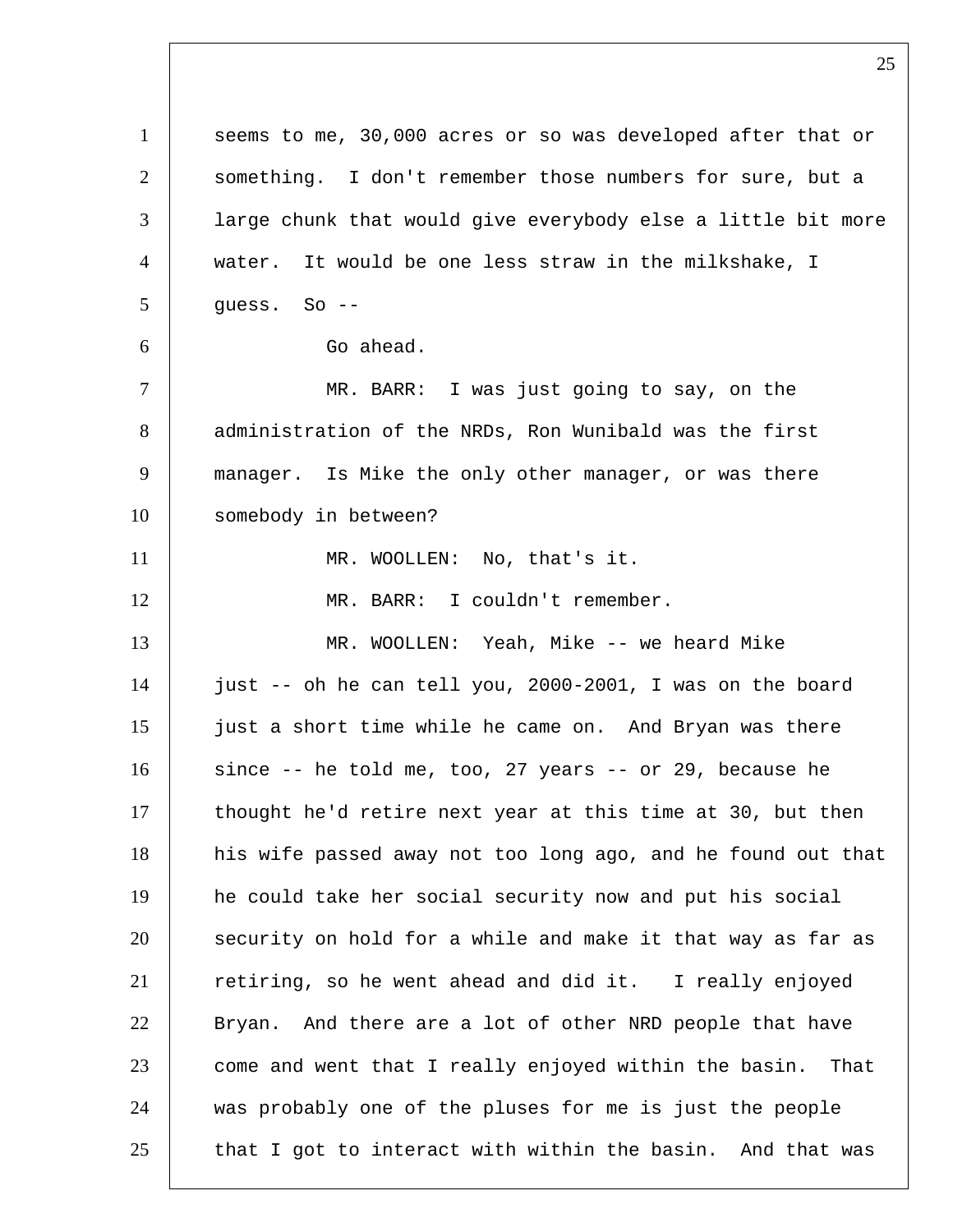1 a real plus for me.

| MR. BARR: That's pretty much the questions I                 |
|--------------------------------------------------------------|
| have, unless you have something, particularly if you'd want  |
| to go into the upper -- anything with your upper districts   |
| that you had involvement with.                               |
| MR. WOOLLEN: Well, they were kind of the odd                 |
| ones, because -- and not odd in that negative, but a         |
| positive, because they had started to address this issue     |
| even before. Now, a lot of people here said, well, yeah,     |
| they did, but they just overdid it as far as their           |
| development and everything. And they dropped this water      |
| level and then they're complaining about problems. And       |
| then, too, there's some animosity between the eastern end of |
| Lower Republican and the western end, because of rainfall    |
| differential and how that should be treated. We, I guess I   |
| hear from people say, "Well, they knew when they bought that |
| land that they had less rain than we did. We invested more   |
| money in this land. There's no reason to change the water    |
| allocation." But there is that water allocation              |
| differential. I think it's a compromise that everybody can   |
| live with and has lived with. (Upper Republican NRD) is a    |
| very active NRD up in that area and much more politically    |
| motivated. I served with people who came and went because    |
| of the tide of feelings. I think, just a much more           |
| political thing because of what had taken place, their       |
|                                                              |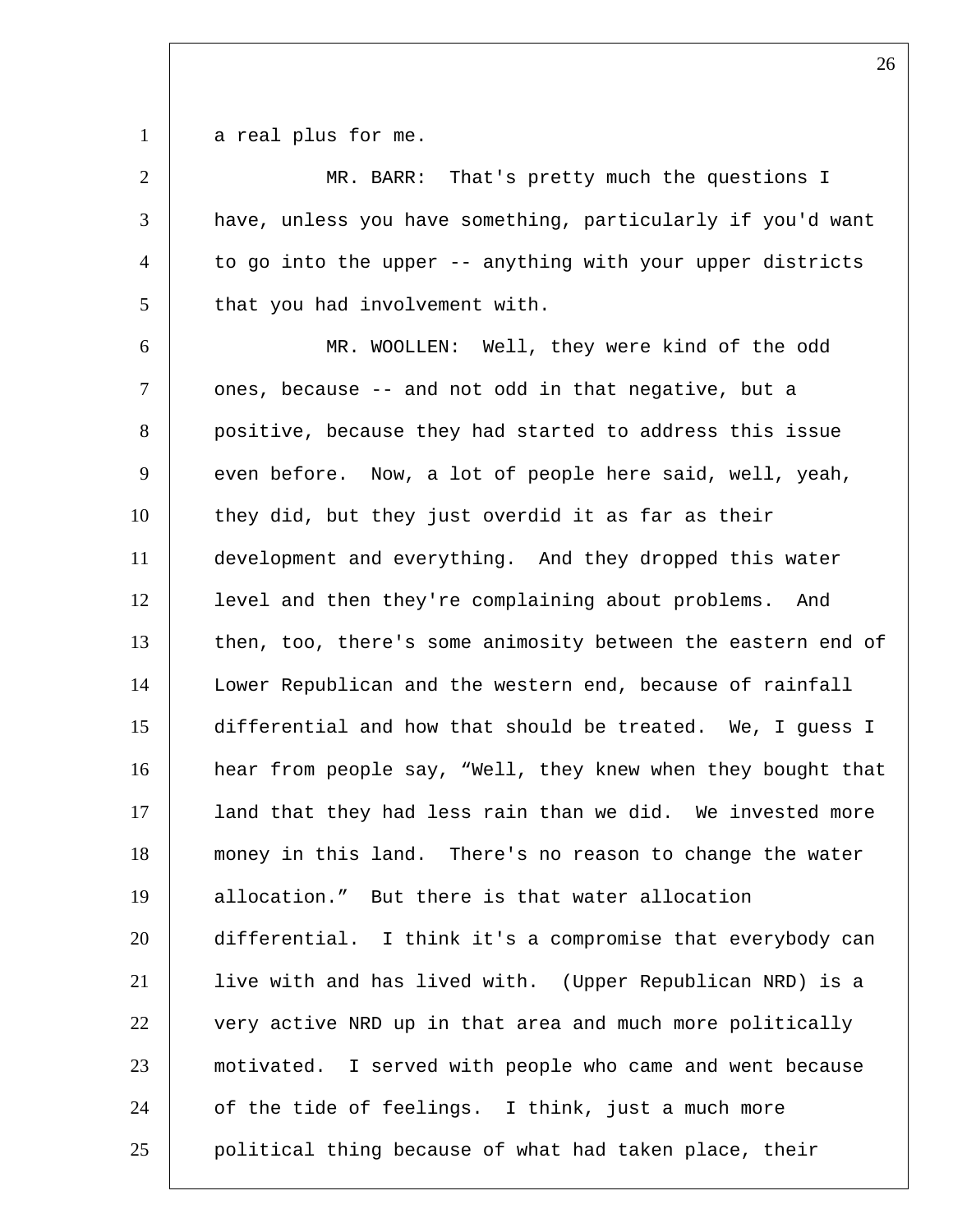declining groundwater, the controls they tried to put on, 2 all those things. They were probably five years ahead of 3 anybody else, or ten years, because of the problem, not necessarily because they were that aggressive in their 5 approach to it. And a lot of people took a lot of heat out there on both sides. 7 | Now there is one -- Dean Large, I think may still 8 be on the board out there. MR. BARR: I talked to his father, Marvin. 10 | MR. WOOLLEN: Okay. MR. BARR: And then we interviewed him and Don 12 | Roberts and Wayne Heathers and -- MR. WOOLLEN: Oh, Wayne? Yeah, that's somebody I 14 really enjoy, too. He grew up in this area. MR. BARR: Oh, sure, that's right. MR. WOOLLEN: But Dean Large, he kind of weathered 17 the ups and downs of the political situation out there. And 18 | so, I enjoyed being around Dean, too. MR. BARR: Well, if there's anything else, I'd be glad to hear it, otherwise, thank you very much for doing this. MR. WOOLLEN: Well, I'd like to see what mistakes I made, but -- a lot of the fill-in blanks are dates that I can't really recall exactly where everything went in. MR. BARR: Well, and if people really want to dig